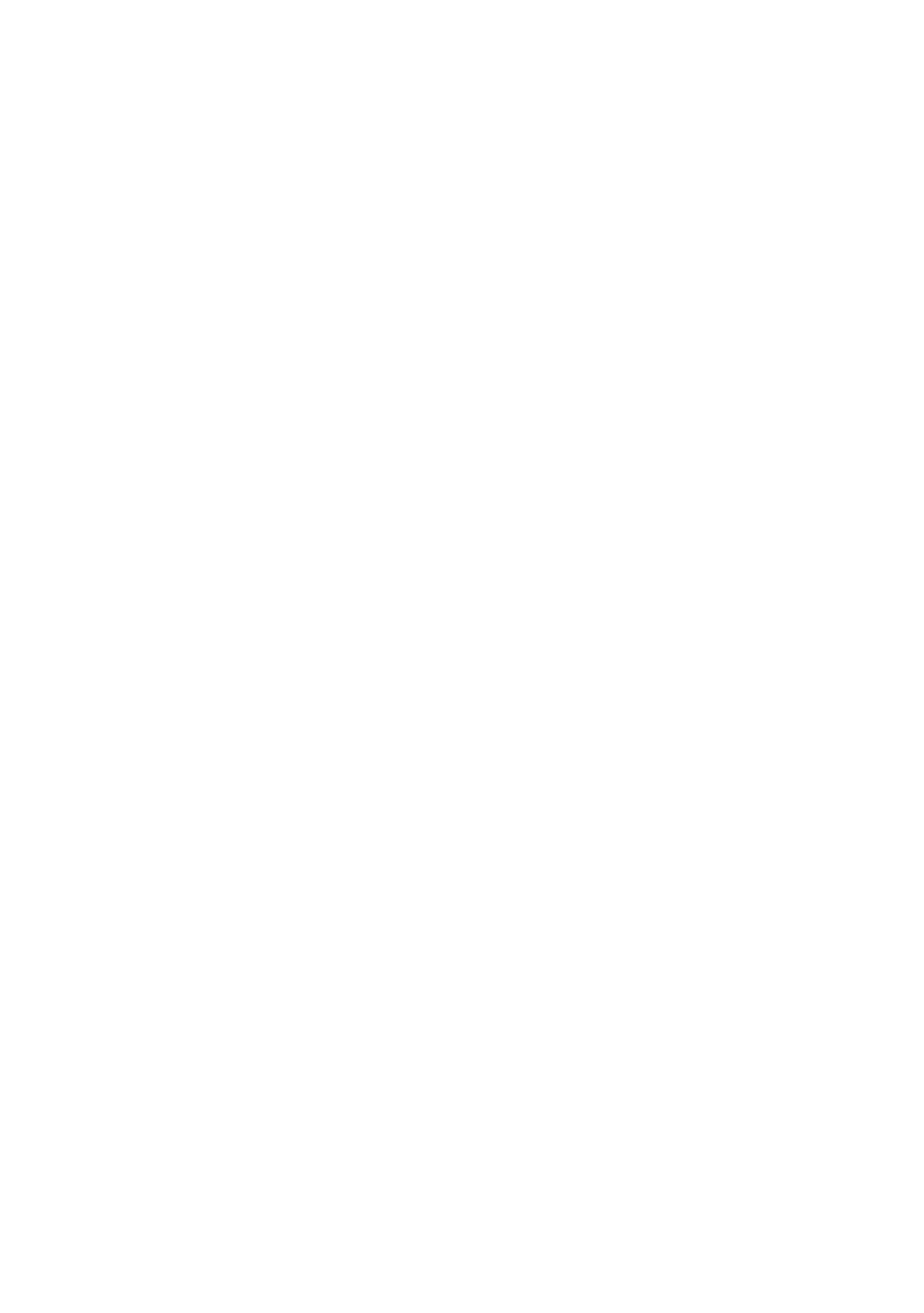

# **PHARMACY ACT 2001**

# **Arrangement of Sections**

### **Section**

| <b>PART I - PRELIMINARY</b> |                                                                                                                                                             |                 |
|-----------------------------|-------------------------------------------------------------------------------------------------------------------------------------------------------------|-----------------|
| $\mathbf{1}$                |                                                                                                                                                             |                 |
| $\overline{2}$              |                                                                                                                                                             |                 |
|                             | <b>PART II - THE PHARMACY BOARD</b><br><u> 1989 - Johann Barn, mars ann an t-Amhain Aonaich an t-Aonaich an t-Aonaich ann an t-Aonaich ann an t-Aonaich</u> | 11              |
| 3                           |                                                                                                                                                             |                 |
|                             | <b>PART III - REGISTRATION OF PHARMACISTS AND</b>                                                                                                           |                 |
|                             | <b>ASSISTANT PHARMACISTS</b><br><u> 1980 - Johann Barbara, martxa alemaniar amerikan a</u>                                                                  | 12 <sup>2</sup> |
| $\overline{4}$              |                                                                                                                                                             |                 |
| 5                           |                                                                                                                                                             |                 |
| 6                           |                                                                                                                                                             |                 |
| 7                           |                                                                                                                                                             |                 |
| 8                           |                                                                                                                                                             |                 |
| 9                           |                                                                                                                                                             |                 |
| 10                          |                                                                                                                                                             |                 |
| 11                          |                                                                                                                                                             |                 |
| 12                          |                                                                                                                                                             |                 |
| 13                          |                                                                                                                                                             |                 |
| 14                          | Removal from the register of pharmacists or assistant pharmacists  15                                                                                       |                 |
|                             | PART IV - COMPLAINTS AND DISCIPLINARY PROCEEDINGS                                                                                                           | 16              |
| 15                          |                                                                                                                                                             |                 |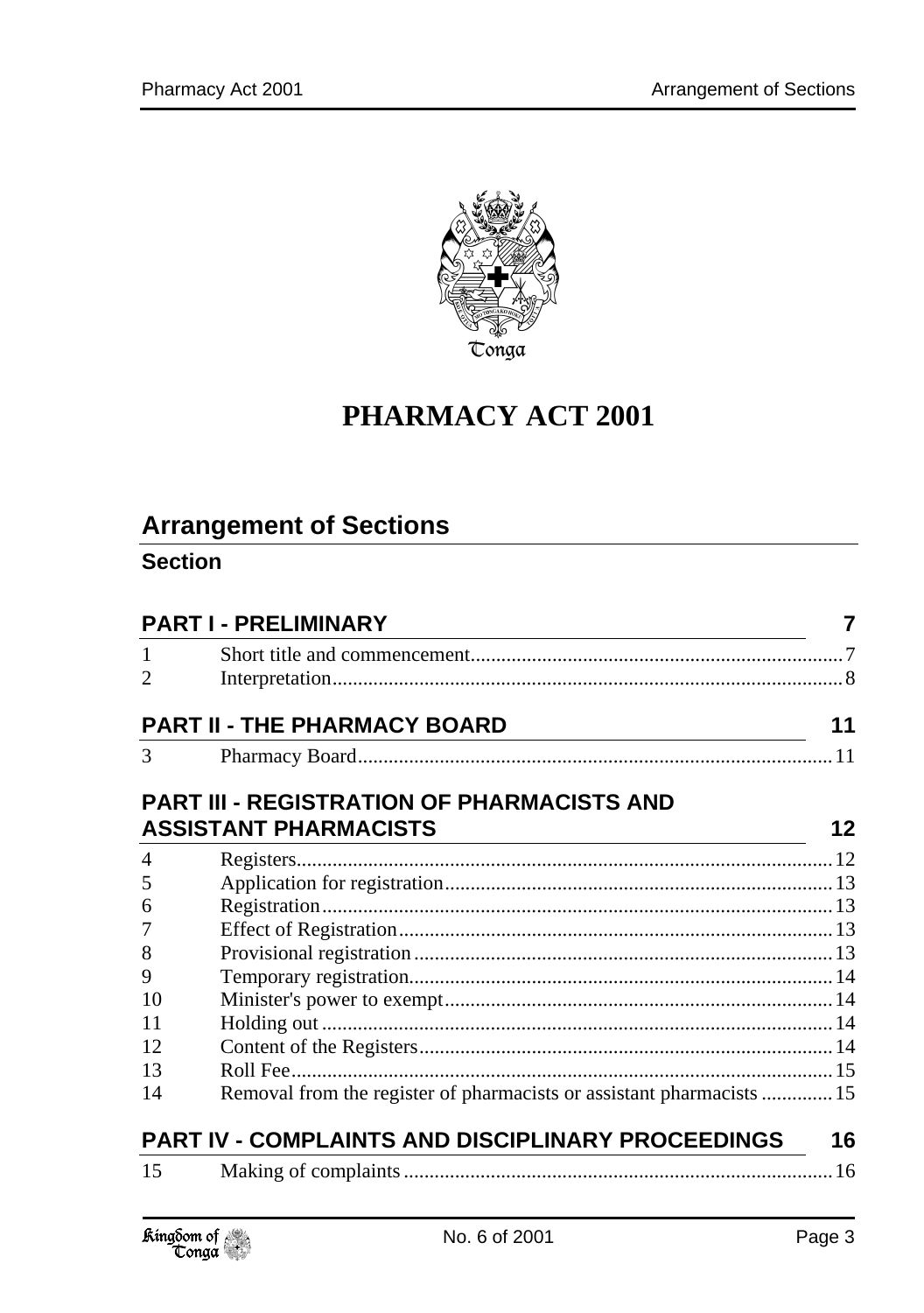| 17       |                                                |    |
|----------|------------------------------------------------|----|
| 18       |                                                |    |
| 19       |                                                |    |
| 20       |                                                |    |
| 21       |                                                |    |
| 22       |                                                |    |
| 23       |                                                |    |
| 24       |                                                |    |
| 25       |                                                |    |
| 26       |                                                |    |
| 27       |                                                |    |
| 28       |                                                |    |
| 29       |                                                |    |
| 30       |                                                |    |
| 31       |                                                |    |
| 32       |                                                |    |
| 33       |                                                |    |
| 34       |                                                |    |
| 35       |                                                |    |
| 36       |                                                |    |
| 37       |                                                |    |
|          | <b>PART V - LICENSING OF PHARMACY PREMISES</b> | 24 |
|          |                                                |    |
|          |                                                |    |
| 38       |                                                |    |
| 39       |                                                |    |
| 40       |                                                |    |
| 41       |                                                |    |
| 42       |                                                |    |
| 43       |                                                |    |
|          | <b>PART VI - POWERS OF INSPECTION</b>          | 27 |
| 44       |                                                |    |
| 45       |                                                |    |
|          |                                                |    |
| 46<br>47 |                                                |    |
| 48       |                                                |    |
| 49       |                                                |    |
|          |                                                |    |
|          | <b>PART VII - MISCELLANEOUS</b>                | 31 |
| 50       |                                                |    |
| 51       |                                                |    |
| 52       |                                                |    |
| 53       |                                                |    |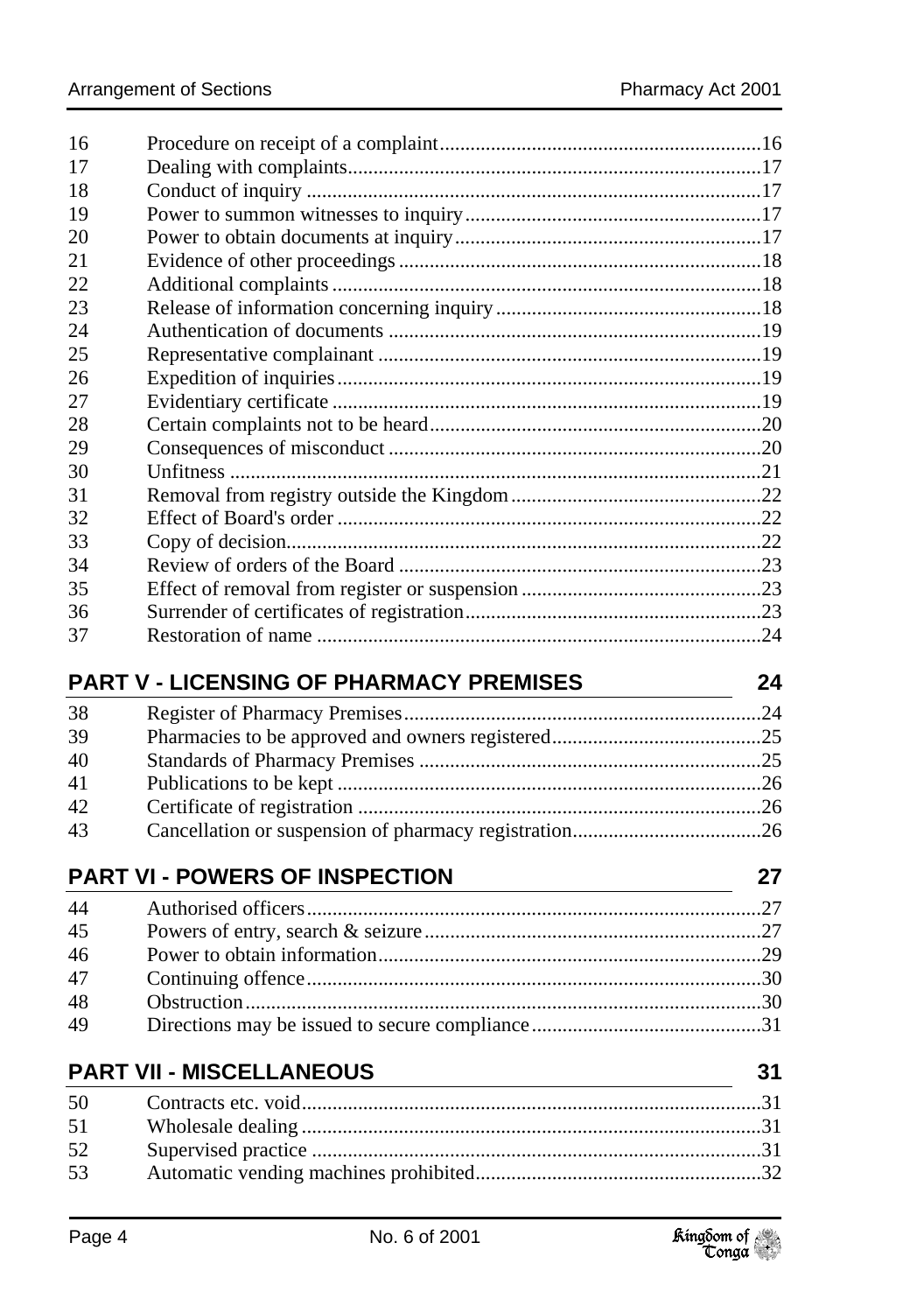| 54 |  |
|----|--|
| 55 |  |
| 56 |  |
| 57 |  |
| 58 |  |
| 59 |  |
| 60 |  |
|    |  |

| <b>SCHEDULE</b> |  |
|-----------------|--|
|                 |  |
|                 |  |
|                 |  |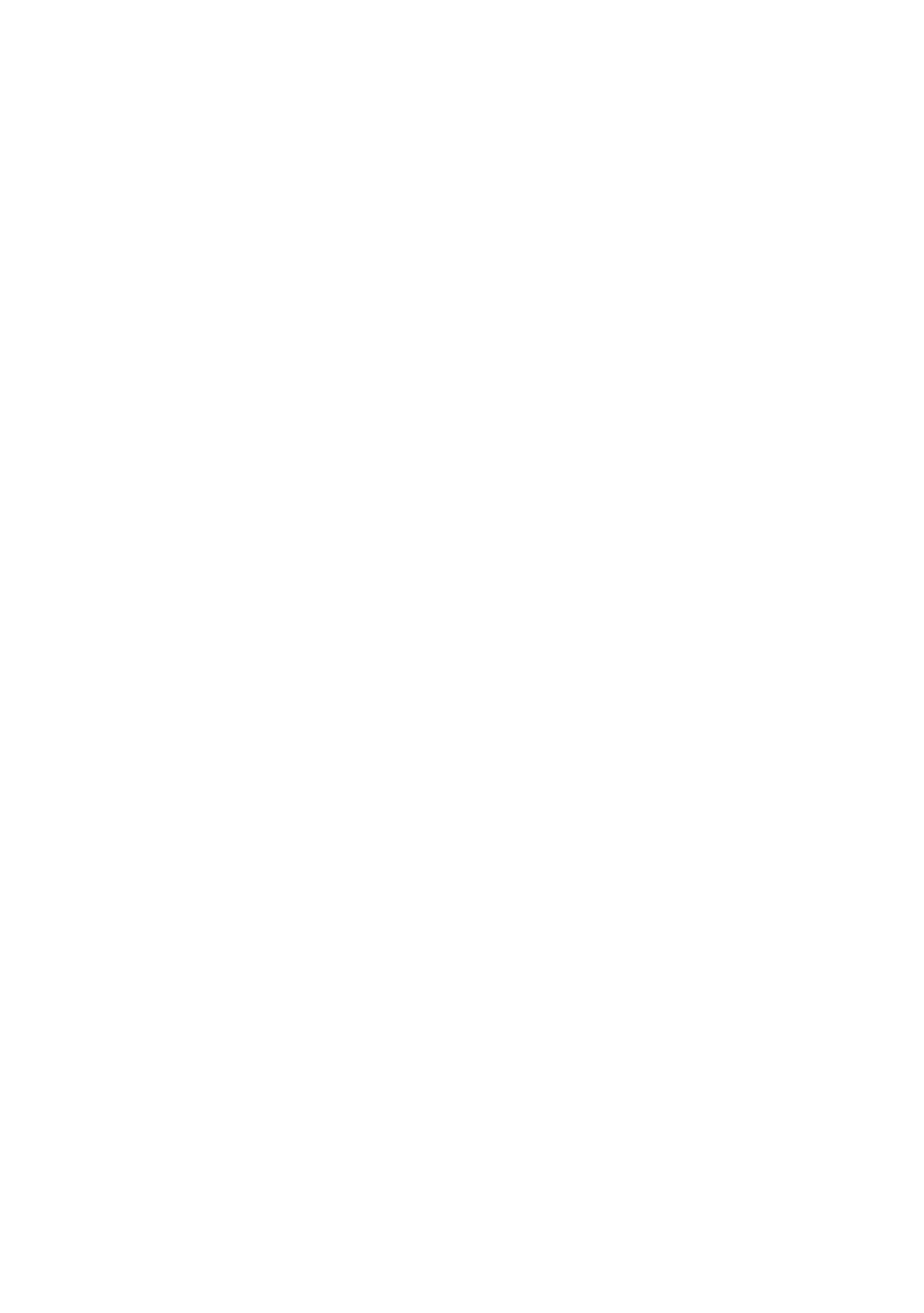

# **PHARMACY ACT 2001**

**No. 6 of 2001** 

#### **AN ACT TO REQUIRE THE REGISTRATION BEFORE PRACTICE OF PHARMACISTS AND ASSISTANT PHARMACISTS, TO ESTABLISH THE PHARMACY BOARD, TO PROVIDE FOR THE MAKING OF COMPLAINTS AND DISCIPLINARY PROCEEDINGS, TO REQUIRE THE LICENSING OF PHARMACY PREMISES AND FOR ANCILLARY PURPOSES**

I assent, TAUFA'AHAU TUPOU IV, 21st September, 2002.

[11th July, 2001]

**BE IT ENACTED** by the King and Legislative Assembly of Tonga in the Legislature of the Kingdom as follows:

# **PART I—PRELIMINARY**

#### **1 Short title and commencement**

This Act may be cited as the Pharmacy Act 2001, and shall come into force on a date to be proclaimed by His Majesty in Council.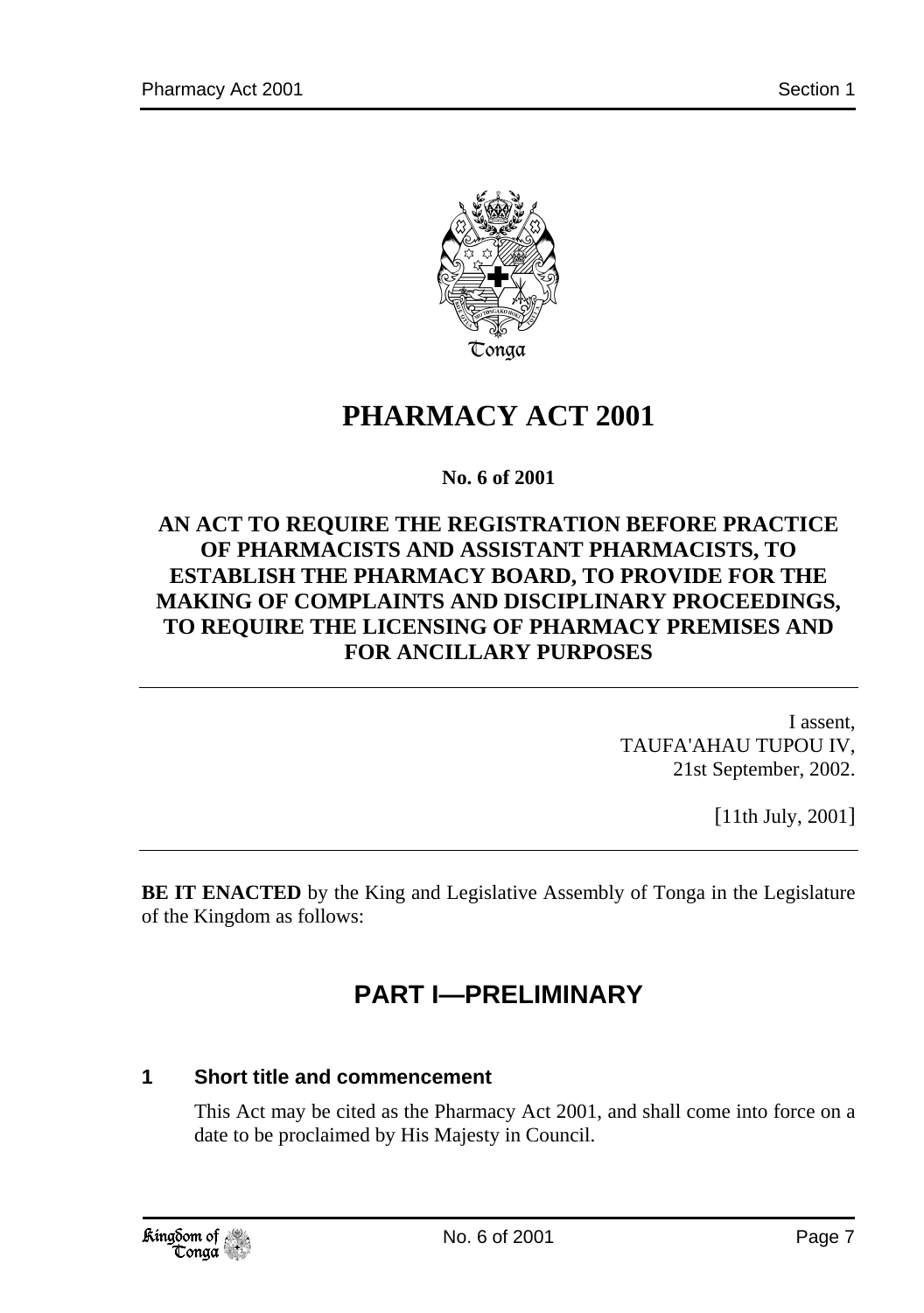#### **2 Interpretation**

In this Act, unless the context otherwise requires—

"**advertisement**" means an advertisement—

- (a) published in a newspaper, magazine or other publication:
- (b) placed in a circular, hand bill, poster or other notice;
- (c) made orally or by any means of producing light or sound;
- (d) made using a form of electronic communication or utilising an application of information technology, including an advertisement placed on the internet; or
- (e) made in any other manner;

"**assistant pharmacist**", means a person who is duly registered as such under this Act;

"**automatic machine**" means any machine or mechanical device used or capable of being used for the purpose of selling or supplying goods without the personal manipulation or attention of the seller or supplier, or his employee, or other agent at the time of sale or supply;

"**board**" means the Pharmacy Board established under section 3(1);

"**conduct**" means any act or omission;

"**Council**" means the Health Practitioners Review Council established under the Health Practitioners Review Act 2001;

"**dentist**" means a person who is duly registered as such under the Medical and Dental Practice Act 2001;

"**dispensing**" in relation to a drug, means supplying that drug in accordance with a prescription given by a registered medical practitioner, a registered dentist, a veterinary practitioner or such other health practitioner as it duly [??] by law to prescribe drugs;

"**drug**" includes any product defined as a medicinal drug in the Therapeutic Goods Act 2001;

"**health officer**" means a person who is duly registered as such under the Medical and Dental Practice Act 2001;

"**medical practitioner**" means a person who is duly registered as such under the Medical and Dental Practice Act 2001;

"**medicinal drug**" means any substance whether of animal, plant or synthetic origin (not being a therapeutic device) which is used internally or externally in humans or animals for—

(a) preventing, diagnosing, curing or alleviating disease, ailment, defect or injury;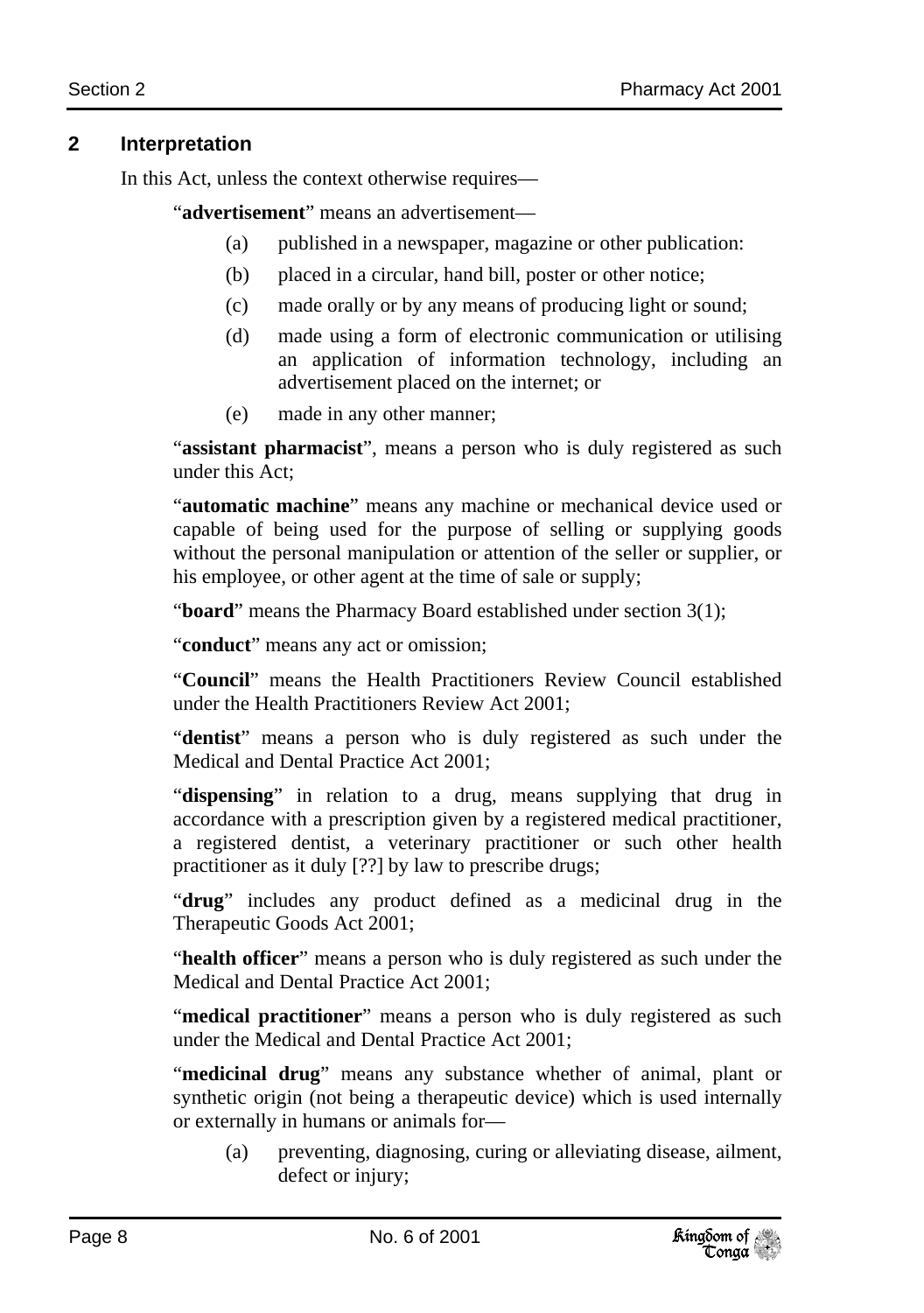- (b) influencing, modifying or inhibiting a physiological process;
- (c) testing susceptibility to a disease or ailment;
- (d) influencing, controlling or preventing conception;
- (e) testing for pregnancy;
- (f) the replacement or modification of parts of the anatomy, but not any product the principal use of which is cosmetic;

"midwife" means a person who is duly registered as such under the Nurses Act 2001;

"**Minister**" means the Minister of Health;

"**narcotic drugs and psychotropic substances**" are as defined in the Therapeutic Goods Act 2001;

"**nurse**" means a person who is duly registered as such under the Nurses Act 2001;

"**pharmacist**" means a person who is duly registered as such under this Act;

"**pharmacy**" means the physical facility used for the practice of pharmacy and which is licensed under this Act;

"**Pharmacy Board**" means the Board established under section 3(1);

"**practice of pharmacy**" means—

- (a) responsibility for preparing, storing, distributing and controlling medicinal drugs in a pharmacy;
- (b) compounding a medicinal drug;
- (c) dispensing a medicinal drug;
- (d) selling a medicinal drug;
- (e) disseminating information on health education and health promotion, in general, and on the rational use of medicinal drugs, in particular;
- (f) subdividing or breaking up a manufacturer's original package of a medicinal drug for the purpose of re-packaging the drug in larger or smaller quantities for re-distribution or sale by retail;
- (g) operating a pharmacy insofar as the operation relates to the practice of pharmacy; and
- (h) supervising the practice of pharmacy;

"**prescription**" means the written order of a dentist, dental officer, health officer or medical practitioner for the supply of a drug or poison to any person or of a veterinary practitioner for the supply of a drug or poison to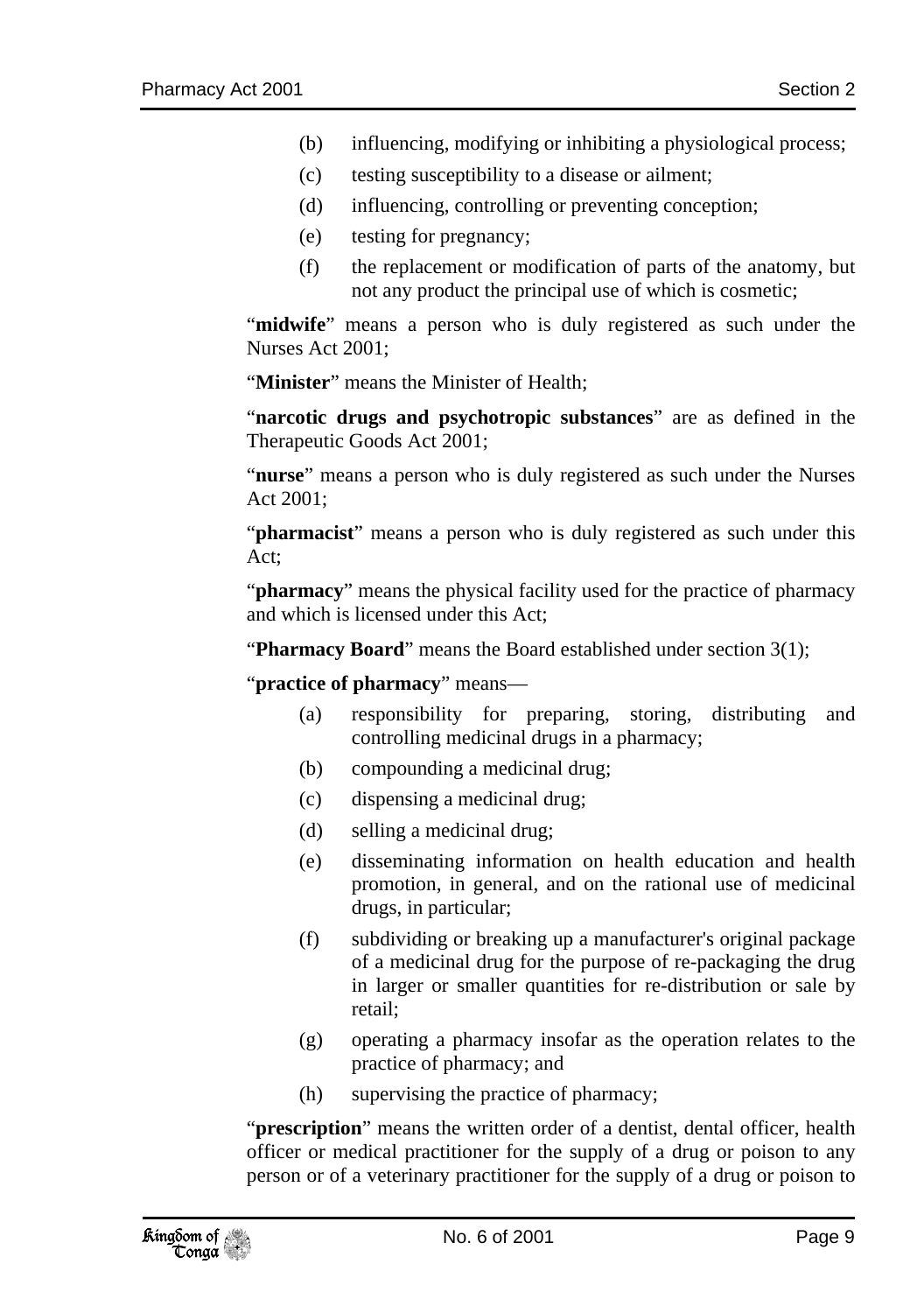any animal which complies with the requirements of Part VI of the Therapeutic Goods Act 2001;

"**Principal Pharmacist**" means the Principal Pharmacist of the Ministry of Health or person acting for the time being in such position;

"**professional misconduct**", in relation to a pharmacist or assistant pharmacist, includes—

- (a) any conduct that demonstrates a lack of adequate—
	- (i) knowledge;
	- (ii) skill;
	- (iii) judgment; or
	- (iv) care;
- (b) by the pharmacist or assistant pharmacist in the practice of pharmacy as the case may be, whether by act or omission:
	- (i) contravening a provision of this Act or the regulations;
	- (ii) contravening a registration condition imposed by the Board;
	- (iii) contravening an order made or a direction given by the Board;
	- (iv) being an habitual drunkard or being addicted to any deleterious drug; and
- (c) any other improper or unethical conduct relating to the practice of pharmacy;

"**register**" means the register of pharmacists or the register of assistant pharmacists or the register of licensed pharmacies, as appropriate, maintained by the Board in pursuance of Parts III and V of this Act;

"**Registrar**" means the person designated under section 3(9) of this Act;

"**supply**" with its cognate expressions includes to sell, or to agree to sell, to offer, advertise, have in possession for any such purposes, expose, transmit, convey, deliver, make or prepare for sale, or hire or to exchange or dispose of for any consideration whatsoever, or to transmit, convey or deliver in pursuance of a sale, exchange or disposal as aforesaid;

"**supply by wholesale**", in relation to a substance or goods, means—

- (a) supply of the substance or goods for the purposes of resupply; or
- (b) supply of an ingredient for the purposes of incorporation in the substance or goods;

and includes supply of the substances or goods in wholesale quantities for use—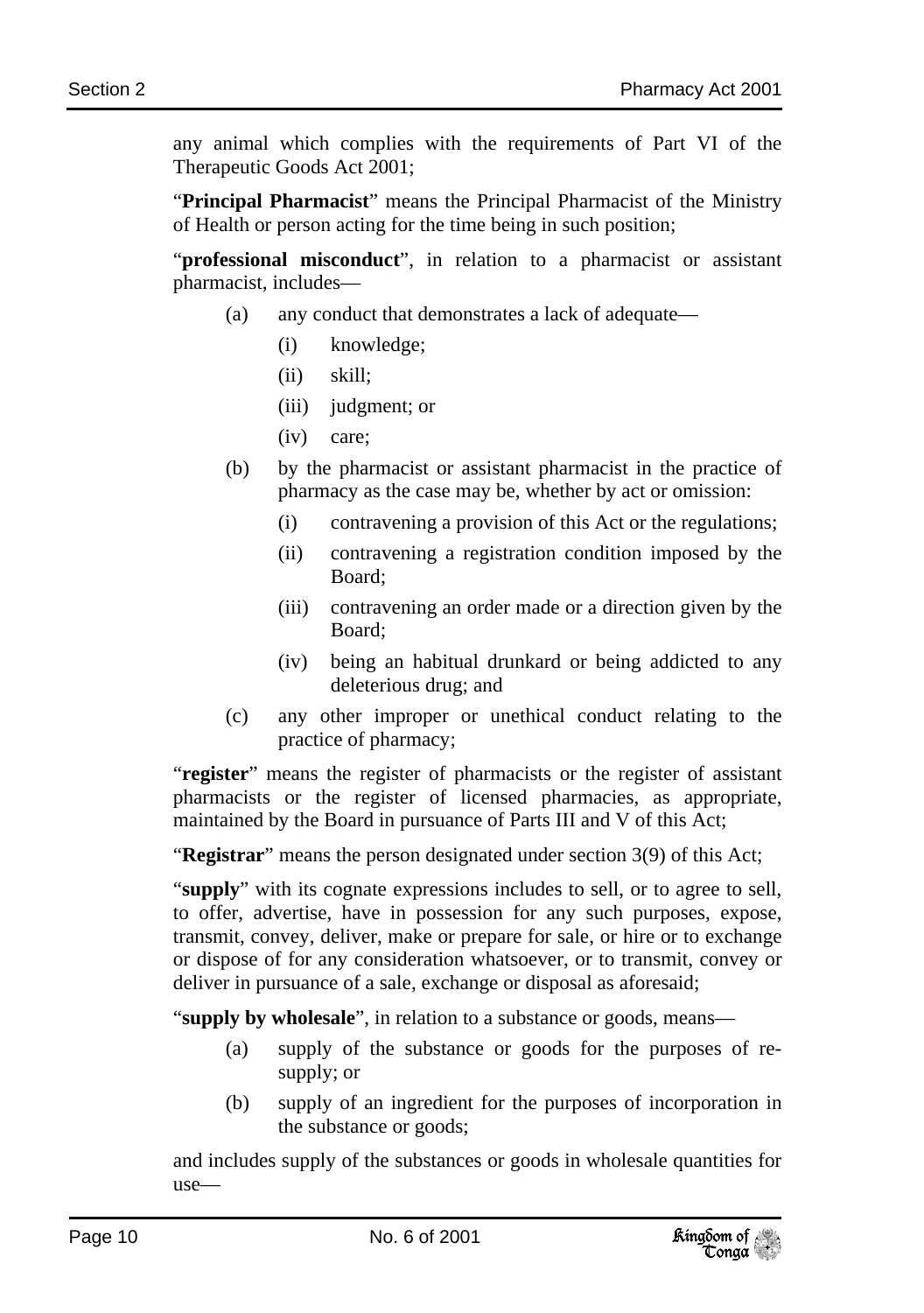- (c) in a public institution; or
- (d) in connection with the carrying on by persons, in circumstances required by this Act or the regulations, of any activity so required.

# **PART II - THE PHARMACY BOARD**

#### **3 Pharmacy Board**

There shall be established for the purposes of this Act a Board to be called the Pharmacy Board.

- (2) The functions of the Board shall be
	- (a) to register pharmacists, assistant pharmacists and to licence pharmacies;
	- (b) to deal with matters relating to disciplinary inquiries and the cancellation, suspension, withdrawal and restoration of registration of pharmacists and assistant pharmacists and the licensing of pharmacies;
	- (c) to set standards for the education and training of pharmacists and assistant pharmacists;
	- (d) to ensure maintenance of the required standards of practice and conduct among pharmacists and assistant pharmacists and to promote the development of guidelines and codes of conduct;
	- (e) to advise the Minister on any matter relating to pharmacists and assistant pharmacists; and
	- (f) to review the implementation of the Act, the regulations, guidelines and codes of conduct and to propose any changes or modifications, as may be deemed necessary.
- (3) The Board shall consist of the following members
	- (a) the Principal Pharmacist;
	- (b) the Registrar;
	- (c) a pharmacist in private practice nominated by the Minister;
	- (d) a pharmacist employed by the Ministry of Health designated by the Minister;
	- (e) an assistant pharmacist nominated by the Minister
	- (f) a lay member nominated by the Minister.
- (4) When holding an inquiry under PART IV, the Board shall co-opt a senior law practitioner to sit on the Board for the purpose of hearing the inquiry.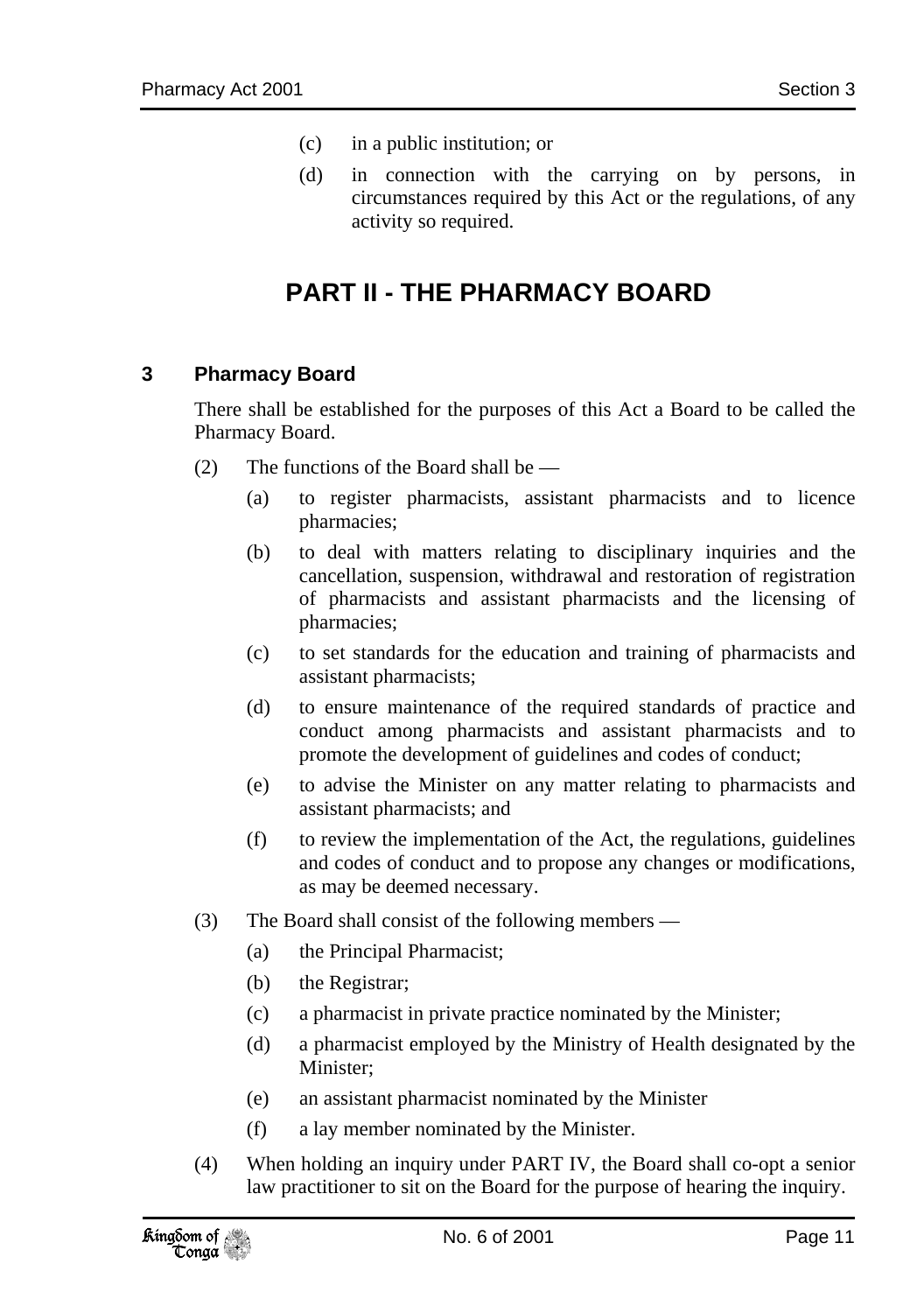- (5) The members nominated or designated by the Minister under subsections  $(3)(c)$ ,  $(d)$ ,  $(e)$  and  $(f)$  shall hold office for a period of two years and shall be eligible for re-appointment.
- (6) The nomination of any member may be cancelled by the Minister, and another person may be nominated in place of such member for the remaining period of office.
- (7) Any nominated member may resign by giving notice of such resignation to the Minister, and he may nominate another person for the remaining period of office.
- (8) The Principal Pharmacist shall be the chairman of the Board.
- (9) The Minister shall designate, from the staff of Ministry of Health, a Registrar who shall also perform the duties of the Secretary of the Board, and such officers as are necessary for the implementation of the Act.
- (10) The seal of the Board shall be kept in the custody of the Registrar and shall be affixed by the Registrar or any other officer duly by the Board to documents to be sealed by the Board.
- (11) The Board shall determine the procedures and rules governing its meetings.
- (12) The Board shall meet as required and shall report to the Council by way of provision of the Minutes of the Board Meetings.
- (13) The Board shall prepare annually a report of its activities during the preceding twelve months and this report shall be made to the Minister.
- (14) The Board has the authority to summon and compel the attendance of any person while conducting complaints and disciplinary proceeding under PART IV.
- (15) An act in good faith, by the Minister, Registrar, chairman or any Board member shall not subject that person to any liability.

### **PART III - REGISTRATION OF PHARMACISTS AND ASSISTANT PHARMACISTS**

#### **4 Registers**

- (1) For the purposes of and Act, the Board shall maintain a register of pharmacists and a register of assistant pharmacists.
- (2) The registers may be kept by electronic means.

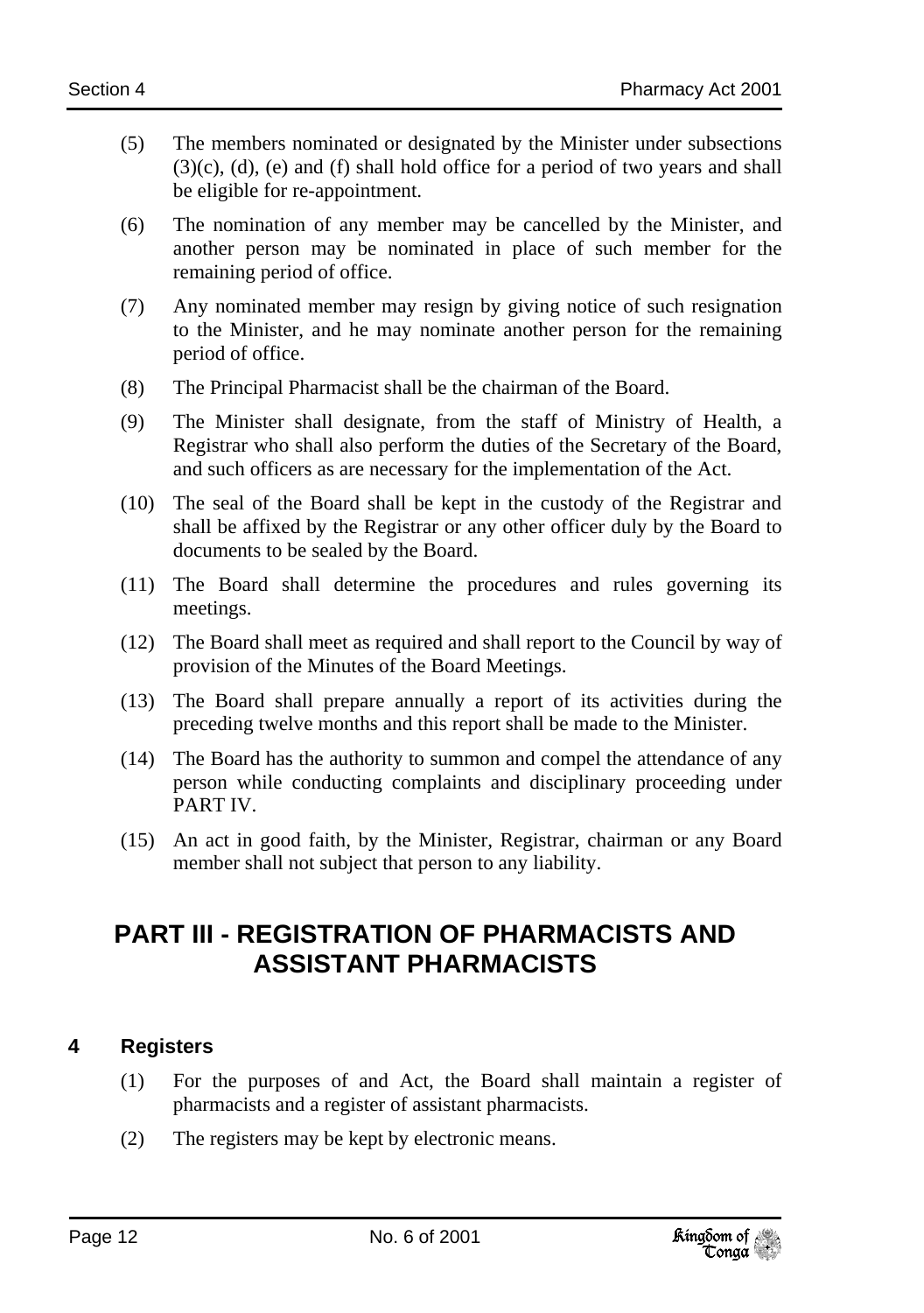#### **5 Application for registration**

The Board shall determine the form in which applications for registration as a pharmacist or assistant pharmacist shall be made.

#### **6 Registration**

- (1) A person shall be entitled to be registered as a pharmacist or assistant pharmacist if he holds the qualification for registration prescribed by regulation.
- (2) Where a person applies to be registered as a pharmacist or assistant pharmacist and the Board decides that he is entitled to be so registered, the Board shall grant him a certificate of registration in Form 1 prescribed in the Schedule.
- (3) Where a person has ceased to be registered as a pharmacist or assistant pharmacist for a consecutive period of 5 years, whether within or outside the Kingdom, the Board may refuse to register him unless he has passed such oral or written examination or carried out such training, at a standard considered satisfactory to the Board, as the Board considers appropriate.

#### **7 Effect of Registration**

A person duly registered under this Act shall be entitled to engage in the practice for which he is so registered pursuant to this Act.

#### **8 Provisional registration**

- (1) Where a person has applied for registration as a pharmacist or assistant pharmacist, the chairman of the Board may, if satisfied that person has the requisite qualification and experience, and on payment of the prescribed fee, grant to that person a certificate of provisional registration in Form 2 prescribed in the Schedule.
- (2) Where a person has obtained a certificate of provisional registration the person shall be deemed to be registered under the Act until —
	- (a) the date stated in the certificate, or
	- (b) such later date as may be fixed by the Board,

which date shall, in either case, be not later than three months after the granting of the certificate.

(3) The Board may, at any time before the date so stated or fixed, cancel a certificate of provisional registration.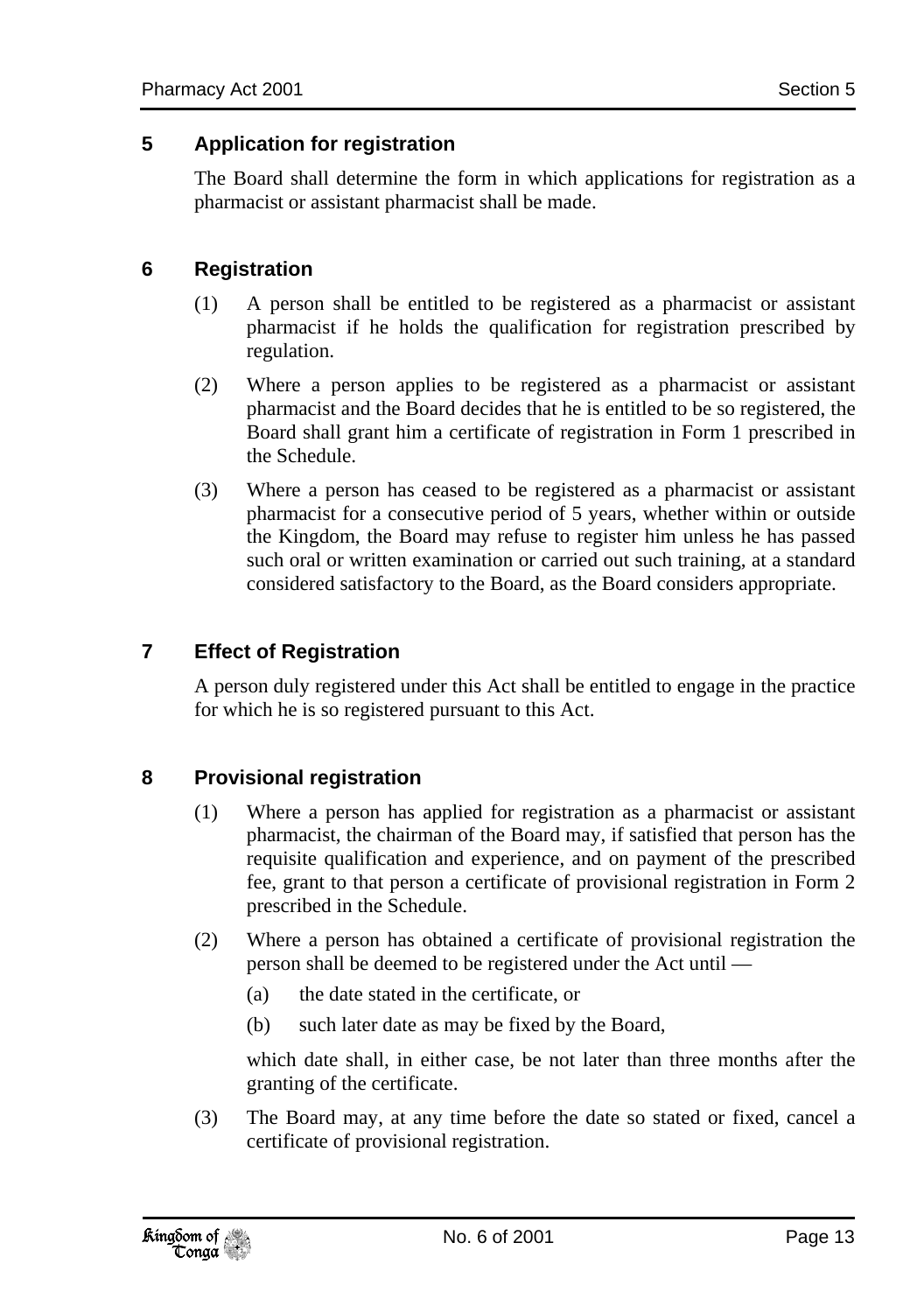- (4) Upon the cancellation of a certificate of provisional registration, the holder of the certificate shall no longer be deemed to be registered.
- (5) If a person to whom a certificate of provisional registration has been granted becomes registered before the date stated or fixed pursuant to subsection (2), the registration shall, unless otherwise decided by the Board, date from the granting of the provisional certificate.

#### **9 Temporary registration**

The Registrar, subject to the approval of the chairman of the Board, may register pharmacists and assistant pharmacists who are registered as such in another jurisdiction, for up to 3 months. The Board shall prescribe the fee payable for such temporary registration.

#### **10 Minister's power to exempt**

The Minister may, subject to such conditions as he thinks fit, exempt in writing members of short-term visiting specialist health teams or individual short-term visiting pharmacists or assistant pharmacists, from the requirements of this Act.

#### **11 Holding out**

- (1) No person, except a pharmacist or assistant pharmacist, shall
	- (a) represent or hold out, express or by implication, that he is entitled to engage in the practice of pharmacy;
	- (b) use any sign, emblem, title or advertisement implying that the person is a pharmacist or assistant pharmacist; or
	- (c) use the title pharmacist or assistant pharmacist or any similar designation or abbreviation implying that he is registered as a pharmacist or assistant pharmacist.
- (2) Any person who contravenes this section commits an offence and upon conviction shall be liable to a fine not exceeding \$10,000 or 5 years imprisonment or both.

#### **12 Content of the Registers**

A person shall be registered by entering in the appropriate register —

- (a) the name of the person;
- (b) the date of birth of the person;
- (c) the person's professional address in the Kingdom or, if the person has no professional address the person's place of residence;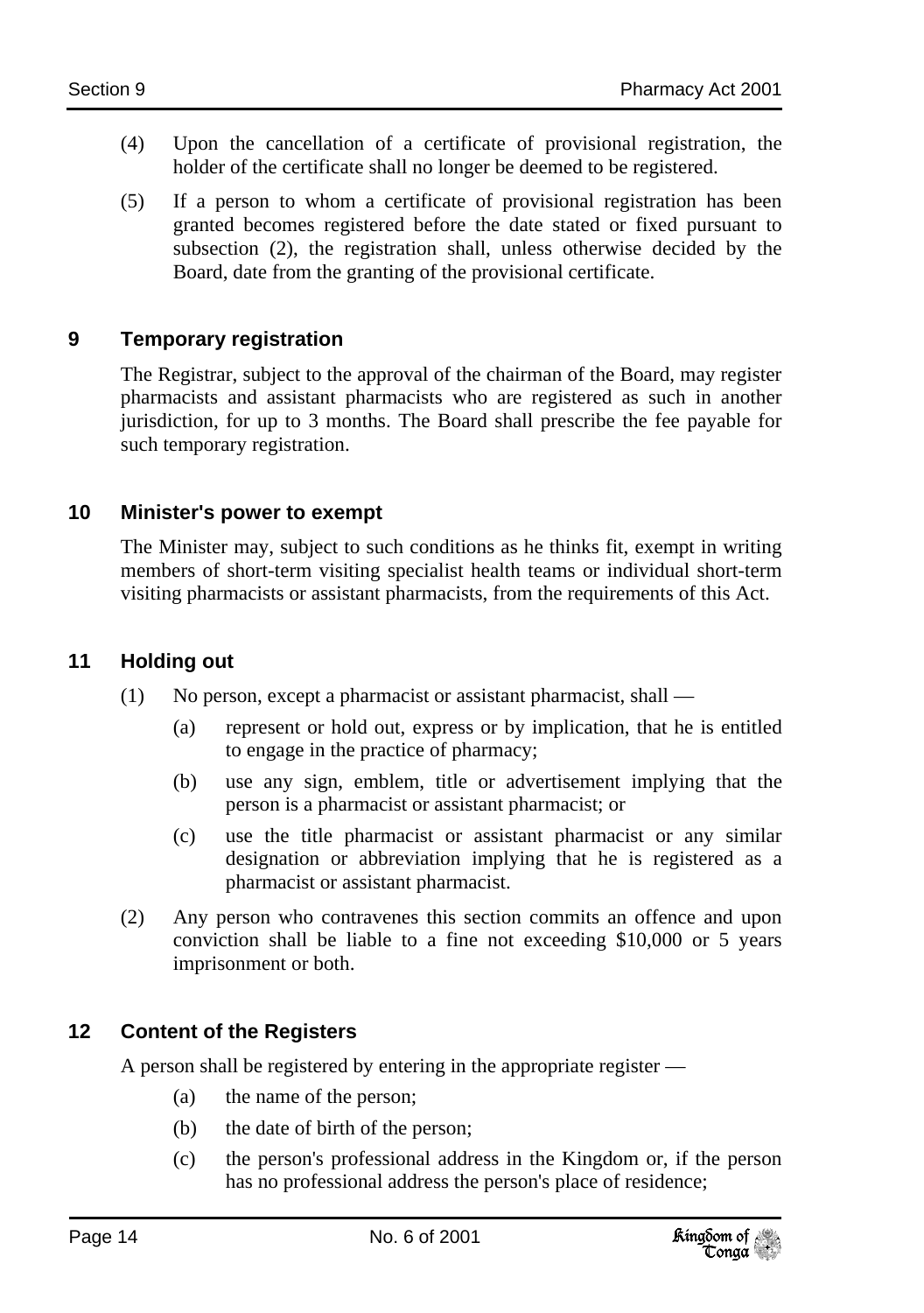- (d) particulars of the qualifications entitling the person to be registered;
- (e) the registration number allocated to the person;
- (f) the date of registration;
- (g) any condition to which the person's registration is subject; and
- (h) such other particulars, if any, as are prescribed.

#### **13 Roll Fee**

- (1) Every pharmacist or assistant pharmacist shall, on or before the to the on or before the thirty-first day of October in each year (which day is this section referred to as the "prescribed day") pay to the Registrar a roll fee fixed by the Board for the year commencing on the first day of January next following the prescribed day.
- (2) The pharmacist or assistant pharmacist shall furnish particulars of his address for entry in the register and such other particulars as may be prescribed.
- (3) If the person does not pay the roll fee referred to in subsection (1) on or before the prescribed day in any year, the Board shall forthwith notify the person by letter addressed to him at the address appearing in the appropriate register that if the fee be not paid before the end of the first working day of the next calendar year the person's name shall be removed from the register as from the next day.
- (4) If the name of a pharmacist or assistant pharmacist has been removed from the register under this section, the Board shall, upon application in writing and upon being satisfied that the person is of good character, restore the person's name to the register upon payment of the outstanding roll fee and a reinstatement fee fixed by the Board.

#### **14 Removal from the register of pharmacists or assistant pharmacists**

- (1) After due inquiry, as laid down in PART IV, the Board may direct that the name and other particulars of a pharmacist or assistant pharmacist be removed from the appropriate register if:
	- (a) the person is convicted of an offence under this Act or under any other legislation relating to drugs;
	- (b) the person has obtained registration by fraud or misrepresentation;
	- (c) the qualification on the basis of which registration was awarded is withdrawn or cancelled by the authority which awarded it;
	- (d) the person is guilty of unsatisfactory professional conduct or professional misconduct which, after due inquiry by the Board,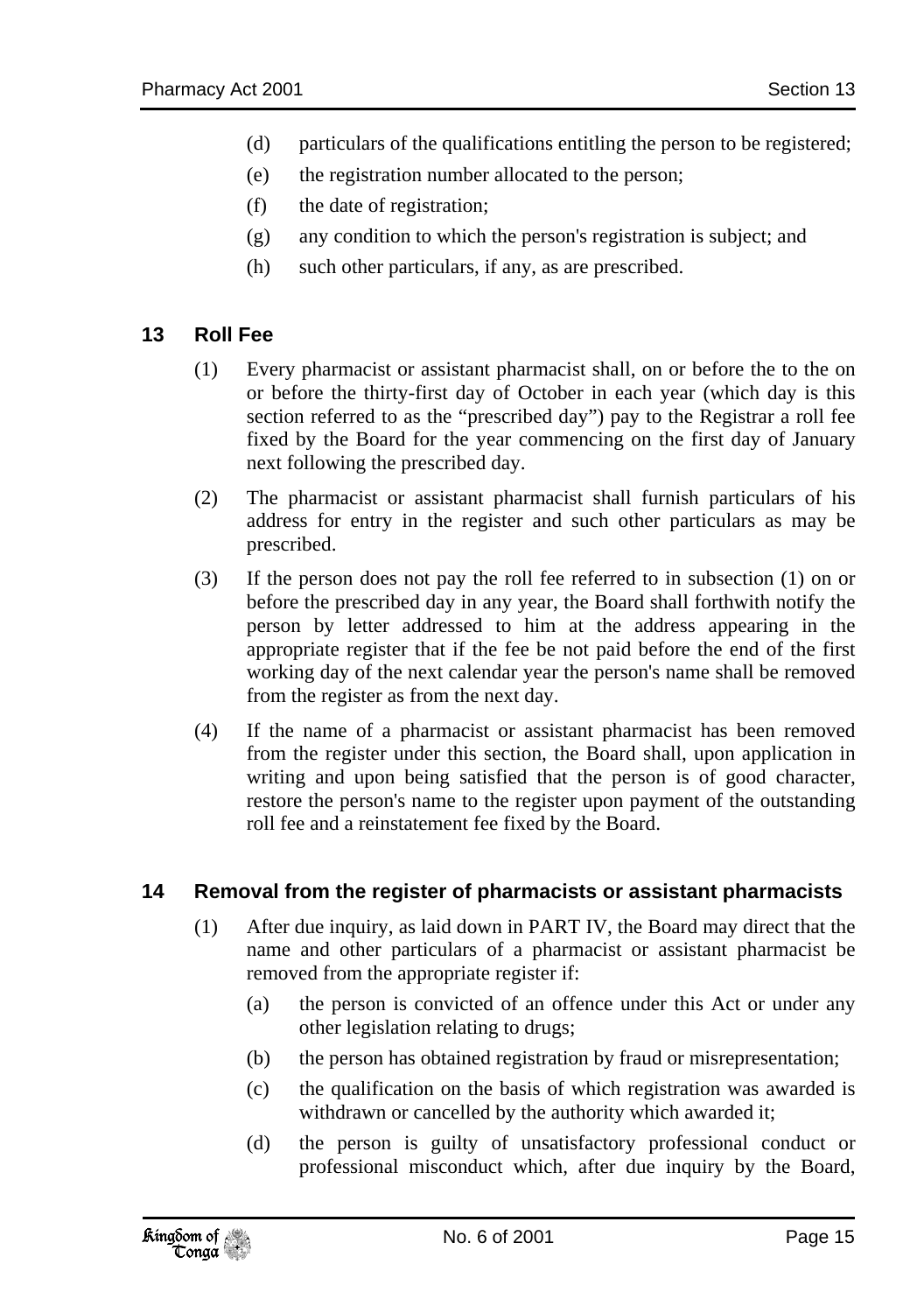renders the person unfit to be a pharmacist or assistant pharmacist; or

- (e) the person's name has been removed from a register of pharmacists or assistant pharmacists in another jurisdiction having been found guilty of unsatisfactory professional conduct or professional misconduct.
- (2) The Board may suspend the registration of a pharmacist or assistant pharmacist pending investigations and disciplinary inquiry.

### **PART IV - COMPLAINTS AND DISCIPLINARY PROCEEDINGS**

#### **15 Making of complaints**

Any person may make a complaint in writing to the Registrar that a pharmacist or assistant pharmacist —

- (a) has been convicted in the Kingdom or elsewhere of an offence involving fraud, drugs or dishonesty;
- (b) has been guilty of unsatisfactory professional conduct or professional misconduct;
- (c) does not have sufficient physical or mental capacity to carry on practice as a pharmacist or assistant pharmacist; or
- (d) is not of good character.

#### **16 Procedure on receipt of a complaint**

- (1) The Registrar shall refer any complaint to the Board.
- (2) The Board may require the complainant to provide further particulars of the complaint and may make such preliminary inquiries concerning the complaint as it thinks fit.
- (3) The Board shall inform the pharmacist or assistant pharmacist against whom the complaint is made of the particulars of the complaint and invite that person to make, within such time as the Board specifies in the notice, such representations to the Board with respect to the complaint as he thinks fit.
- (4) The Board is required to consider any representations made to it within the time specified in its notice.

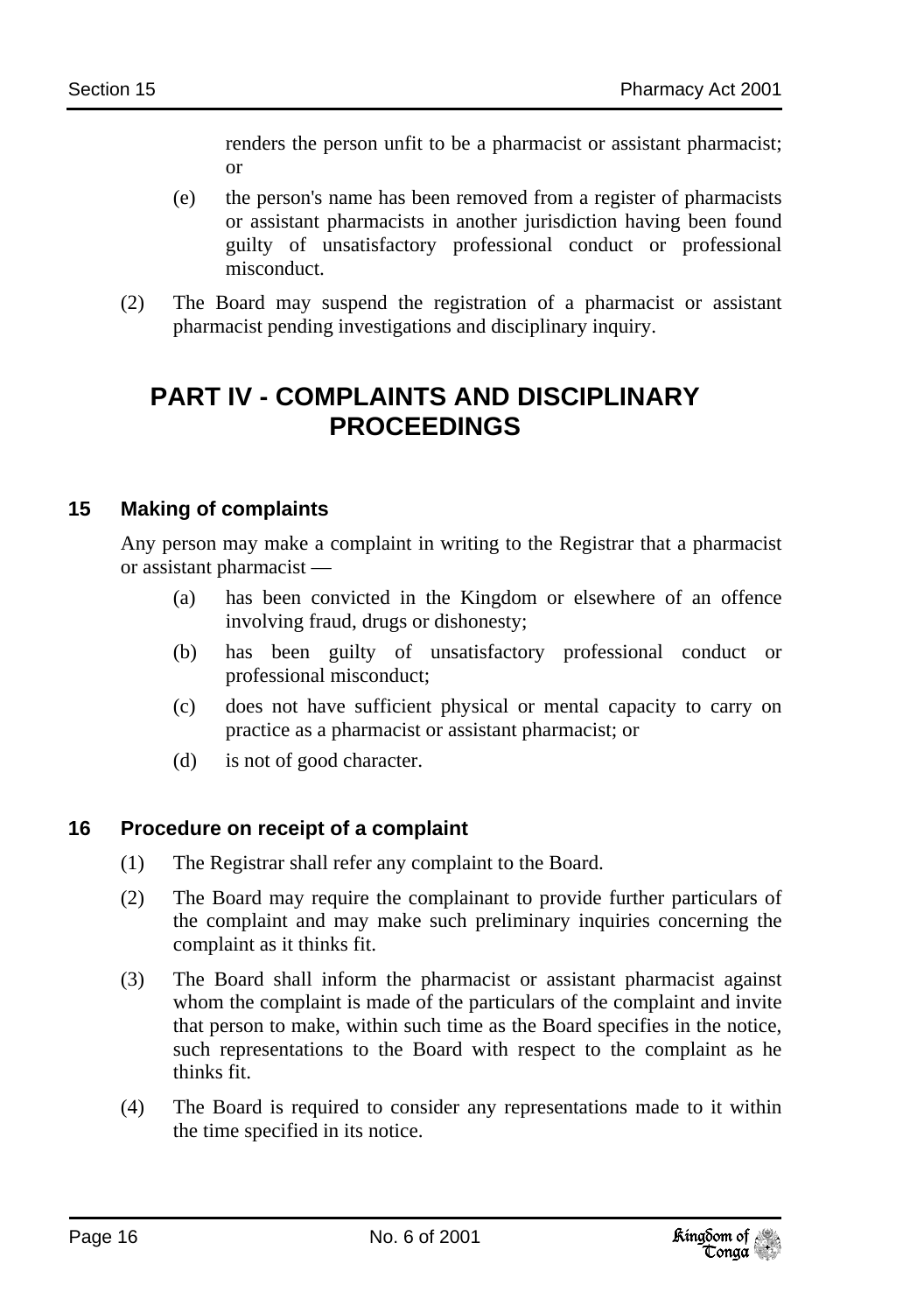The Board may decide at any time in relation to a complaint that it will —

- (a) deal with the complaint at a meeting of the Board;
- (b) conduct an inquiry into the complaint; or
- (c) decline to deal with or dismiss the complaint.

#### **18 Conduct of inquiry**

If the Board decides to conduct an inquiry into a complaint —

- (a) the Board, in conducting the inquiry, shall sit as in open court unless it determines to do otherwise;
- (b) the person against whom the complaint was made is to be afforded an opportunity of defence either in person or by a law practitioner or another adviser;
- (c) the Board is not bound to observe the rules of evidence, but may inform itself of any matter in such manner as it thinks fit; and
- (d) the chairman of the Board is to preside at the inquiry.

#### **19 Power to summon witnesses to inquiry**

- (1) The chairman of the Board may summon a person to appear at any inquiry conducted by the Board, to give evidence and to produce such documents as are referred to in the summons.
- (2) The Board may take evidence on oath and require a person appearing at the inquiry to give evidence on oath.
- (3) A person served with a summons shall in the absence of any reasonable excuse attend as required by the summons.
- (4) A person appearing at an inquiry to give evidence shall not, without reasonable excuse, fail to answer a question or to produce statement that he is required to produce.
- (5) Any person who fails to comply with this section commits an offence.

#### **20 Power to obtain documents at inquiry**

- (1) The chairman of the Board may, by written notice, require any person to attend before a member of the Board, at a time and place specified in the notice and to produce any document specified in the notice.
- (2) Any person who fails to comply with this section commits an offence.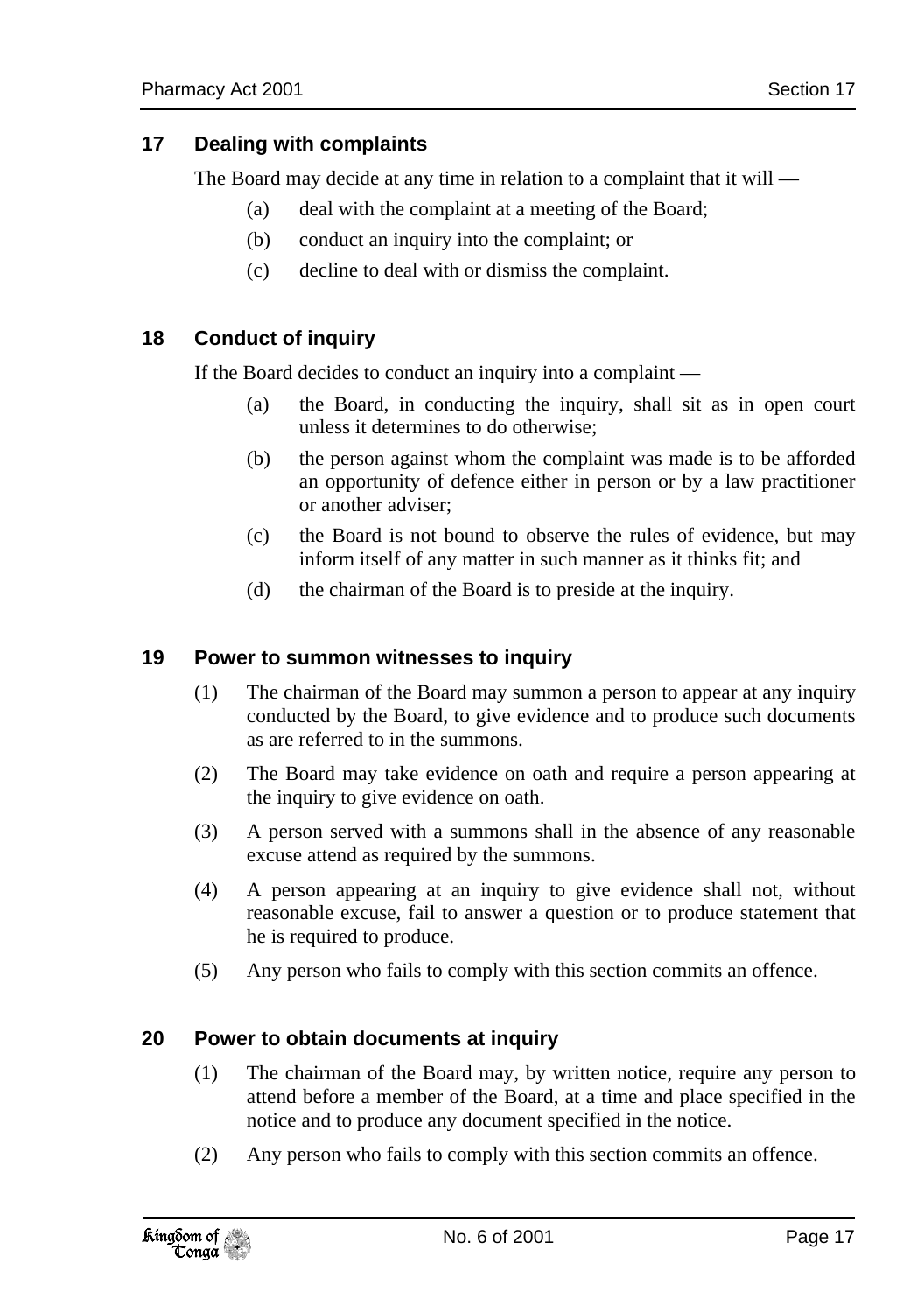#### **21 Evidence of other proceedings**

The Board may receive and admit, as evidence at any inquiry —

- (a) the judgment and findings of any court (whether civil or criminal) or tribunal made within or outside the Kingdom;
- (b) the verdict or findings of a jury of any such court;
- (c) a certificate of the conviction of any person; or
- (d) a transcript, duly certified by the registrar or clerk of the court or tribunal as correct, of the evidence of witnesses taken in any such court or tribunal;

where the Board is of the opinion that the judgment, findings, verdict, certificate or evidence is or are relevant to the proceedings.

#### **22 Additional complaints**

- (1) The Board may at an inquiry deal with one or more complaints about a pharmacist or assistant pharmacist.
- (2) If, during any such inquiry, it appears to the Board that, having regard to any matters that have arisen, another complaint could have been made against the pharmacist or assistant pharmacist concerned —
	- (a) whether instead of or in addition to the complaint which was made; and
	- (b) whether or not by the same complainant,

the Board may take that other complaint as having been referred to it and may deal with it at the same inquiry.

(3) If another complaint is taken to have been referred to the Board under subsection (2) the complaint may be dealt with after such an adjournment (if any) as is, in the opinion of the Board, just and equitable in the circumstances.

#### **23 Release of information concerning inquiry**

- (1) The chairman at any inquiry conducted by the Board may, on the request of a complainant, the pharmacist or assistant pharmacist concerned, or any other person, if he thinks it appropriate in the particular circumstances of the case direct the..... all or any of the following matters —
	- (a) the name and address of any witness;
	- (b) the name and address of a complainant;
	- (c) the name and address of a pharmacist;
	- (d) the name and address of assistant pharmacist;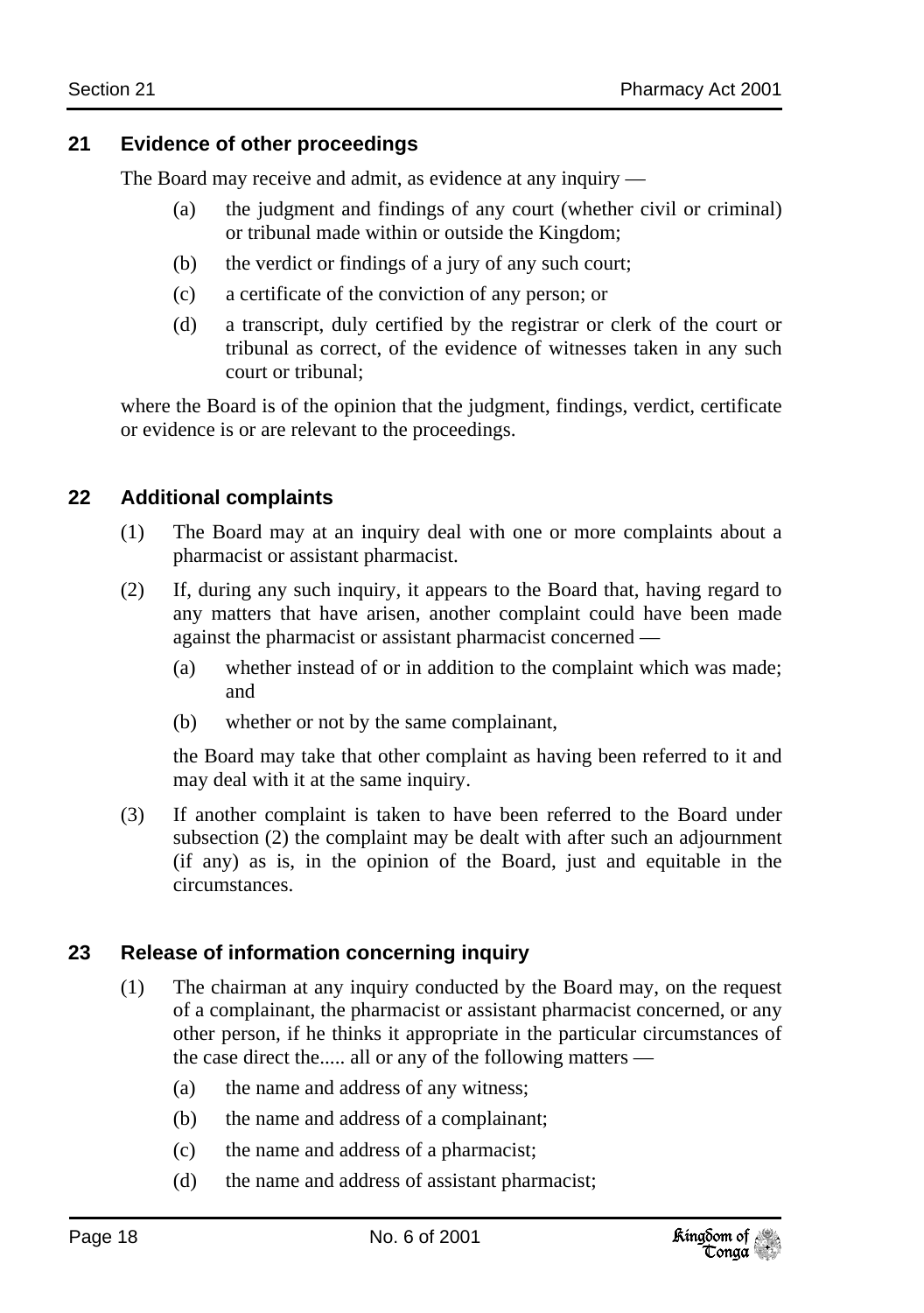- (e) any specified evidence;
- (f) the subject matter of a complaint;

shall not be published, except in a publication intended primarily for the use of members of the pharmacy, medical or legal professions.

- (2) A direction may be amended or revoked at any time by the chairman.
- (3) A direction under subsection (1) may be given before or during an inquiry, but is not to be given before the inquiry unless notice is given  $to -$ 
	- (a) the complainant who requested the direction;
	- (b) the complainant, the pharmacist or assistant pharmacist concerned, as appropriate; and
	- (c) such other persons as the chairman thinks fit;

of the time and place appointed by the chairman for consideration of the request.

(4) A person who contravenes a direction given under this section, without reasonable excuse, commits an offence.

#### **24 Authentication of documents**

Every document requiring authentication by the Board may be sufficiently authenticated if signed by the chairman of the Board or by a member of the Board authorised to do so by the chairman without the seal of the Board.

#### **25 Representative complainant**

At any inquiry, an officer of the Ministry of Health appointed by the Director of Health may, with the consent of the complainant, act for the complainant.

#### **26 Expedition of inquiries**

- (1) It is the duty of the Board to conduct inquiries under this Act and to determine those inquiries as soon as is reasonably practicable.
- (2) Without affecting the generality of subsection (1), the Board may postpone or adjourn an inquiry being conducted by it as it thinks fit.

#### **27 Evidentiary certificate**

A certificate signed by the Registrar, that —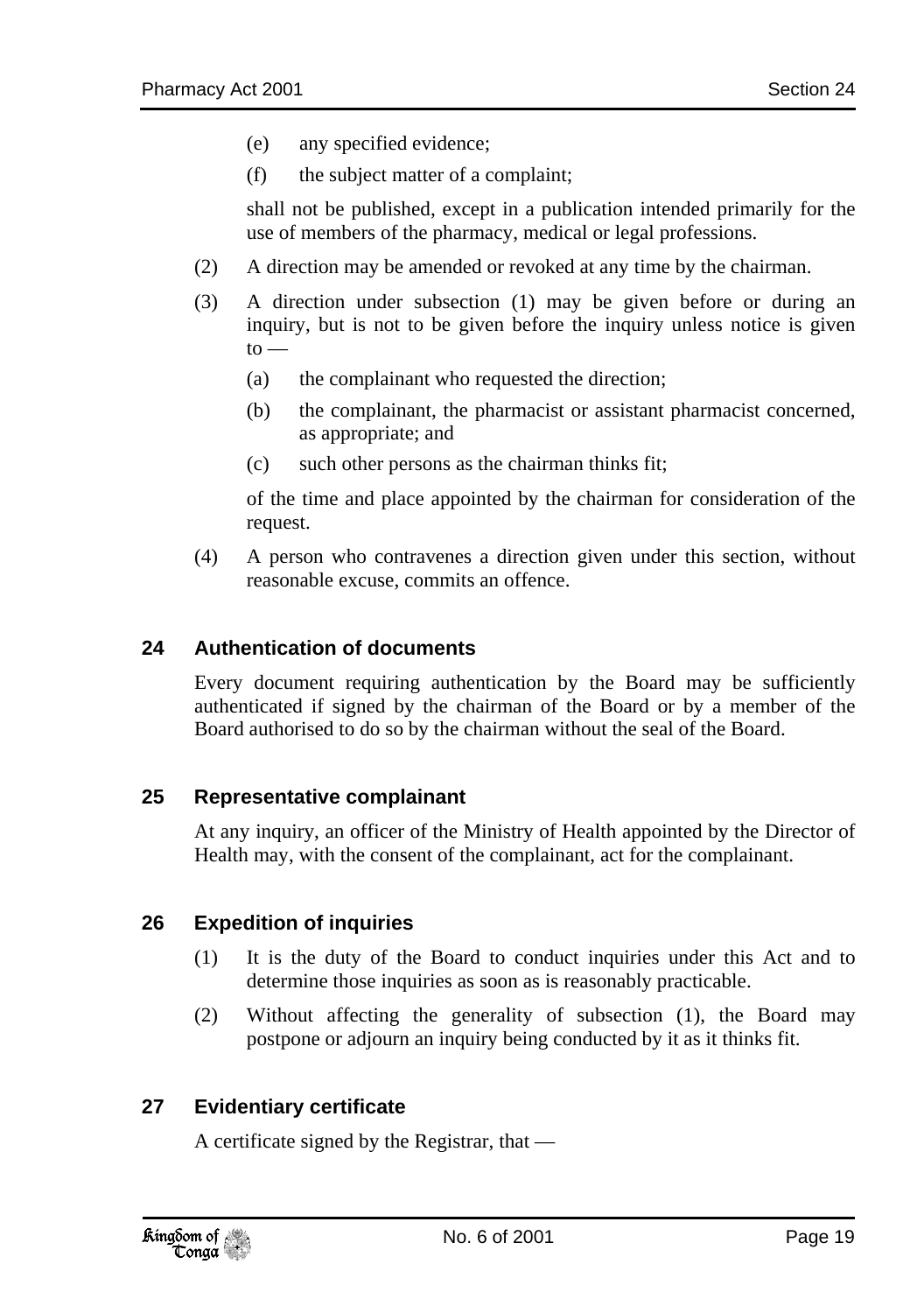- (a) a person was or was not a pharmacist or assistant pharmacist as appropriate;
- (b) the name of a person was removed from the register;
- (c) a person was suspended from practising pharmacy; or
- (d) a condition, particulars of which are set out in the certificate, was —
	- (i) imposed on the registration of a person so specified; or
	- (ii) revoked or not in force;

shall be received by the Board, the Council and all courts as prima facie evidence of its contents.

#### **28 Certain complaints not to be heard**

- (1) The Board may decide not to conduct an inquiry, or at any time to terminate an inquiry if —
	- (a) a complainant fails to comply with a requirement made by the Board; or
	- (b) the person about whom the complaint is made ceases to be a pharmacist or assistant pharmacist.
- (2) The Board or Council shall not to conduct or continue any inquiry or any appeal if the pharmacist or assistant pharmacist has died.

#### **29 Consequences of misconduct**

- (1) The Board may, if it is satisfied that the subject matter of a complaint against a pharmacist or assistant pharmacist is proved, do any one or more of the following —
	- (a) caution or reprimand the person;
	- (b) order that the person seek medical or psychiatric treatment or counselling;
	- (c) order that such conditions, relating to the person's practice pharmacy, as it considers appropriate, be imposed on the person's registration;
	- (d) order that any authority of that person to prescribe or administer narcotic drugs and psychotropic substances be withdrawn;
	- (e) order that the person complete such educational courses as are specified by the Board;
	- (f) order that the person report on the person's pharmacy practice at the times, in the manner and to the persons specified by the Board;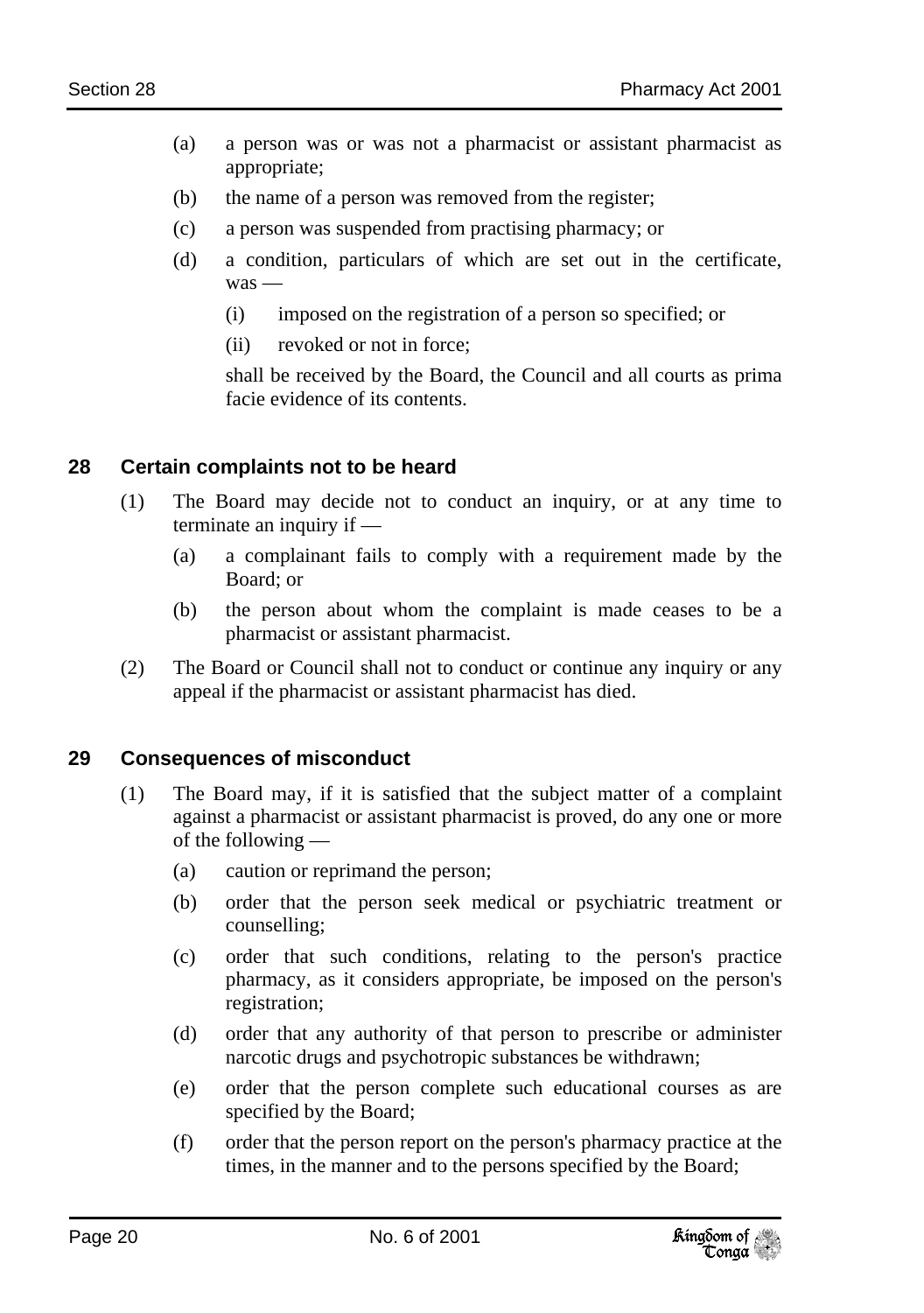- (g) impose a fine not exceeding \$1,000;
- (h) order that the person's registration be suspended for such period not exceeding 12 months as the Board thinks fit;
- (i) order that the person's name be removed from the register.
- (2) If the registration of a pharmacist or assistant pharmacist is suspended under this section, the Registrar shall note in the register the suspension and its date and cause.
- (3) The Board shall not suspend a person's registration or remove a person's name from the register for having committed an offence if, having regard to the nature of the offence or the circumstances under which it was committed, the Board is of the opinion that it does not render the person unfit in the public interest to be registered as a pharmacist or assistant pharmacist.

#### **30 Unfitness**

- (1) Notwithstanding any other provision of this Act, where the Board is satisfied that any applicant for registration under this Act or any pharmacist or assistant pharmacist is, by reason of infirmity, injury, illness, whether mental or physical, unfit to carry on the practice of pharmacy, the Board shall —
	- (a) refuse to register the applicant's name in the register;
	- (b) order that the name of the person be removed from the appropriate register; or
	- (c) order that the person be suspended from practice as a pharmacist or assistant pharmacist for such period as may be specified.
- (2) For the purposes of subsection (1) the Board may
	- (a) require an applicant for registration, a pharmacist or assistant pharmacist to be examined by any medical practitioner as may be specified by the Board; and
	- (b) hold such inquiry as the Board thinks fit.
- (3) A failure or refusal by any person required by the Board to be examined in accordance with a requirement of the Board made under subsection (2)(a) may be regarded by the Board as evidence that the person is, by reason of infirmity, injury or illness, whether mental or physical, unfit to carry on the practice of pharmacy.
- (4) Nothing in subsection (1) affects the powers of the Board under any other provision of this Act to refuse an application for registration under this Act or to remove the name of a pharmacist or assistant pharmacist from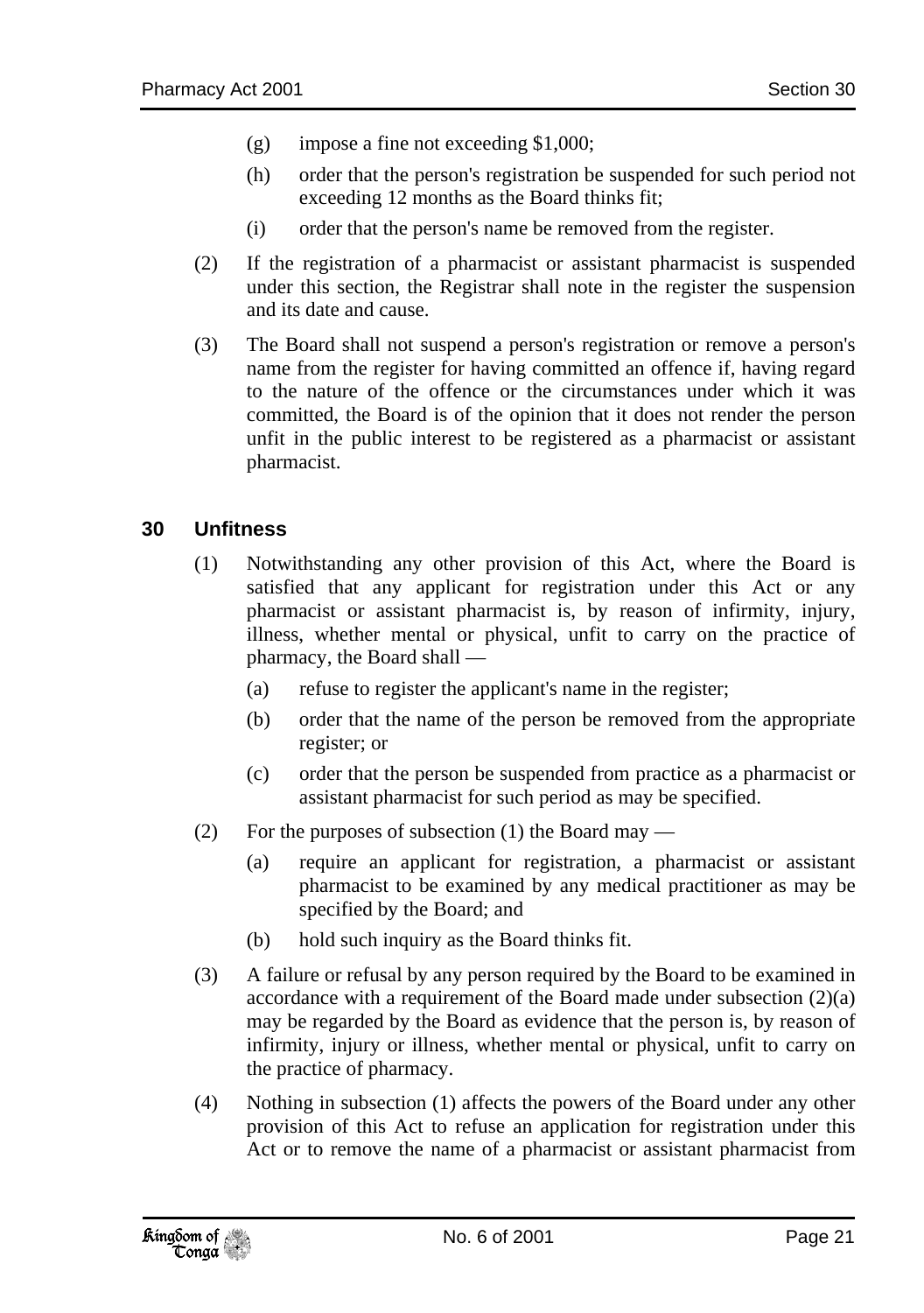the register or to suspend a pharmacist or assistant pharmacist from practice.

#### **31 Removal from registry outside the Kingdom**

Where a pharmacist or assistant pharmacist has, while registered under this Act, been —

- (a) removed from the register, or
- (b) suspended from practice,

as a pharmacist or assistant pharmacist for professional misconduct, in some place outside the Kingdom, the Board may order that the pharmacist's or assistant pharmacist's name be removed from the register or that the pharmacist or assistant pharmacist be suspended from the practice of pharmacy for such period not exceeding 12 months, as the Board determines.

#### **32 Effect of Board's order**

- (1) An order made by the Board under section 29 or 31 shall take effect one month from the date the order is served personally on the pharmacist or assistant pharmacist, or is sent by registered post by the Registrar to the pharmacist or assistant pharmacist at the address appearing in the register.
- (2) If within such period the pharmacist or assistant pharmacist applies in writing to the Council, for a review of the Board's decision under section 34, the order shall not be effective until the review proceedings have been completed.

#### **33 Copy of decision**

- (1) If, under section 29, the Board decides to make an order in respect of a person or decides to caution or reprimand a person, the Board shall, within one month of making its order, provide the person and any person who made a complaint which resulted in the order or decision and such other persons as it considers appropriate, with a copy statement of its decision.
- (2) If the Board makes a decision in relation to a person under any provision of this Act, other than section 29, the person may request in writing that the Board provide the person with a copy of the decision.
- (3) Any such request shall be made within 60 days after the decision to which it relates.
- (4) The Board shall provide a copy of the decision within one month of receipt of such a request.
- (5) A copy of a decision shall —

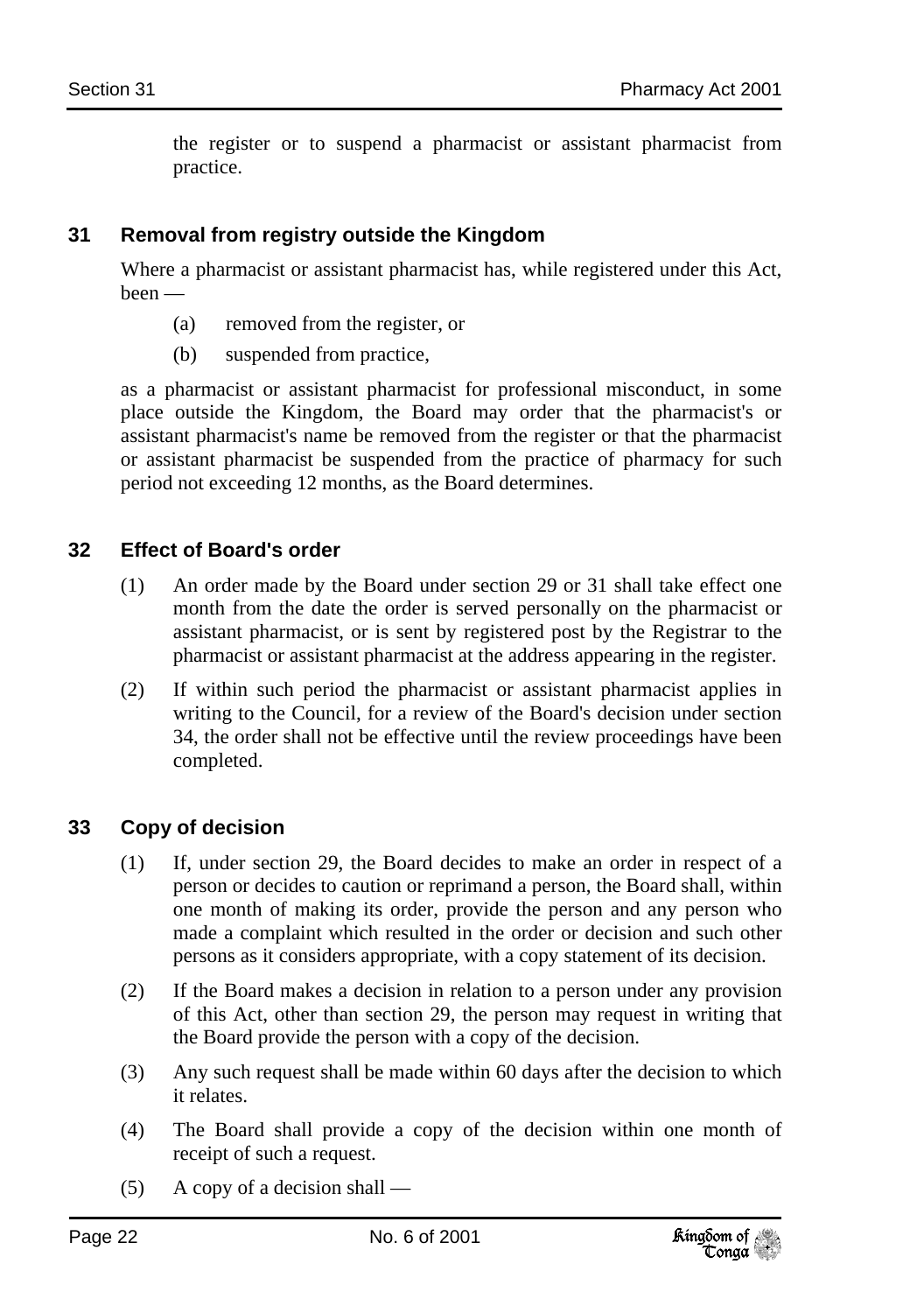- (a) set out any findings on material questions of fact;
- (b) refer to any evidence or other material on which the findings were based; and
- (c) give the reasons for the decision.

#### **34 Review of orders of the Board**

- (1) Any person aggrieved
	- (a) by an order made under sections 29 or 31; or
	- (b) by any refusal or failure to register the person as a pharmacist or assistant pharmacist;

may, not later than one month after being served or sent notice of the order in accordance with section 32, or not later than three months after the application for registration was lodged, apply to the Council for review.

- (2) Any such review will be in the nature of a new hearing at which new evidence may be given.
- (3) The Council may make such order as it thinks fit.
- (4) The provisions of this section do not apply to enable an applicant for provisional registration or the holder of a certificate of provisional registration that has been cancelled to apply for a review of the refusal or cancellation of the certificate of provisional registration.

#### **35 Effect of removal from register or suspension**

- (1) Where the name of a pharmacist or assistant pharmacist has been removed from the register under this Act, and until the person's name is restored thereto, the pharmacist or assistant pharmacist shall be deemed not to be registered under this Act.
- (2) Where a pharmacist or assistant pharmacist has been suspended from practice as a pharmacist or assistant pharmacist under this Act, the Registrar shall make and entry in the register of that fact and of the date and cause thereof.

#### **36 Surrender of certificates of registration**

(1) Any person whose name is removed from the register, or who has been suspended from practice as a pharmacist or assistant pharmacist or whose certificate of provisional registration has been cancelled, pursuant to the provisions of this Act, shall within 14 days from receipt of the notification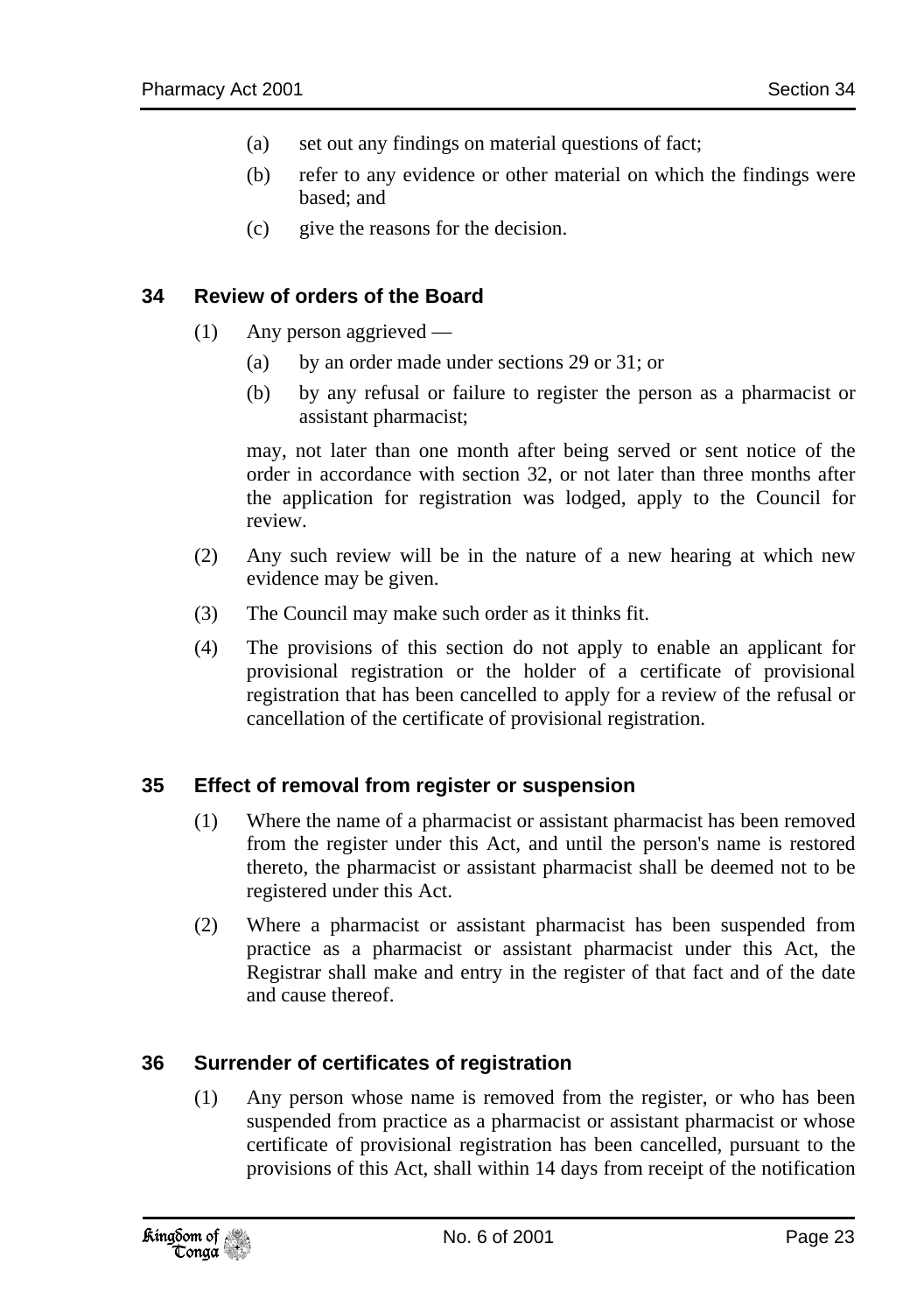of such removal or suspension or cancellation surrender to the Board any certificate of registration or provisional registration issued to the person under this Act.

(2) Any person who, without reasonable excuse, contravenes this section commits an offence against this Act and is liable to a fine not exceeding \$200.

#### **37 Restoration of name**

- (1) Where the name of any person has been removed from the register (otherwise than under section 13 (3)), or any person has been suspended from the practice of pharmacy, the person's name shall not be terminated before the period for which the suspension was imposed, except by direction of the Board or by order of the Council or by order of a court of competent jurisdiction.
- (2) The Board may, if it thinks fit in any case, direct the Registrar, without fee, or on payment of such fee, not exceeding the current registration fee as the Board may direct, to restore to the register any name removed therefrom and the Registrar shall restore the name accordingly.

# **PART V - LICENSING OF PHARMACY PREMISES**

#### **38 Register of Pharmacy Premises**

- (1) For the purposes of this Act, the Board shall maintain a register of licensed pharmacy premises which shall contain particulars of approved premises and registered owners thereof which may be inspected at the office of the Board at any reasonable time.
- (2) The register may be kept by electronic means.
- (3) An application for licensing of a pharmacy is to be made in a form approved by the Board and shall be accompanied by the fees prescribed in the regulations.
- (4) The Board may require any such application to be supported by an affidavit.
- (5) The Board may
	- (a) reject the application
	- (b) by order, approve the premises and direct that the owner thereof be registered.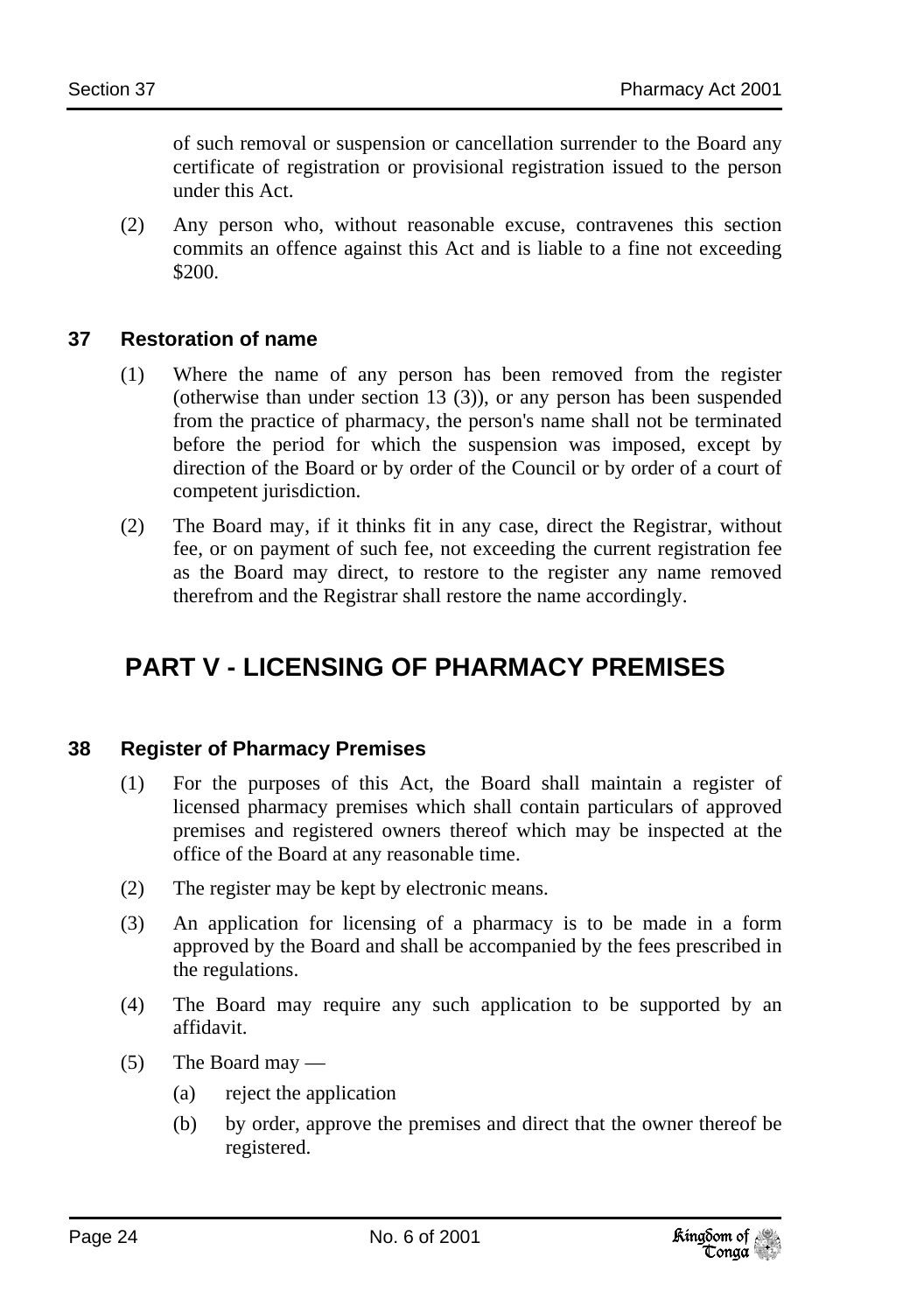(6) Premises shall not be approved if they fail to comply with the standards prescribed by section 40 and any other standards prescribed for them by regulation. The Board may, by its order, revoke an approval under subsection (5) if the premises concerned are found not to comply with any such standard.

#### **39 Pharmacies to be approved and owners registered**

- (1) A person shall not carry on the practice of pharmacy at any premises unless the premises are approved and licensed under section 38(5)(b).
- (2) Any person who, without reasonable excuse, carries on the practice of pharmacy in premises which are not licensed or the owner of which is not registered as owner commits an offence.

#### **40 Standards of Pharmacy Premises**

- (1) The following standards for premises are prescribed
	- (a) at least one doorway allowing direct public access to the premises is to be provided;
	- (b) secure doors, windows and roof are to be provided;
	- (c) the premises are to be equipped with a dispensing area of at least 8 square meters or such lesser area as the Board may approve in a particular case;
	- (d) a refrigerator suitable for the storage of medicinal drugs at appropriate temperatures is to be provided.
- (2) The dispensing area referred to in subsection  $(1)$  (c) shall
	- (a) have adequate lighting and ventilation;
	- (b) have adequate heating facilities for dispensing and compounding medicinal drugs;
	- (c) be equipped with a stainless steel or similarly impervious sink, being a sink that has an impervious surround and is supplied with hot and cold running water;
	- (d) have a dispensing bench that is at least 40 centimetres wide, and of sufficient length to provide not less than 1 square metre of free working space, and that has an impervious covering; and
	- (e) have a safe or vault for secure storage if narcotic drugs or psychotropic substances are kept on the premises.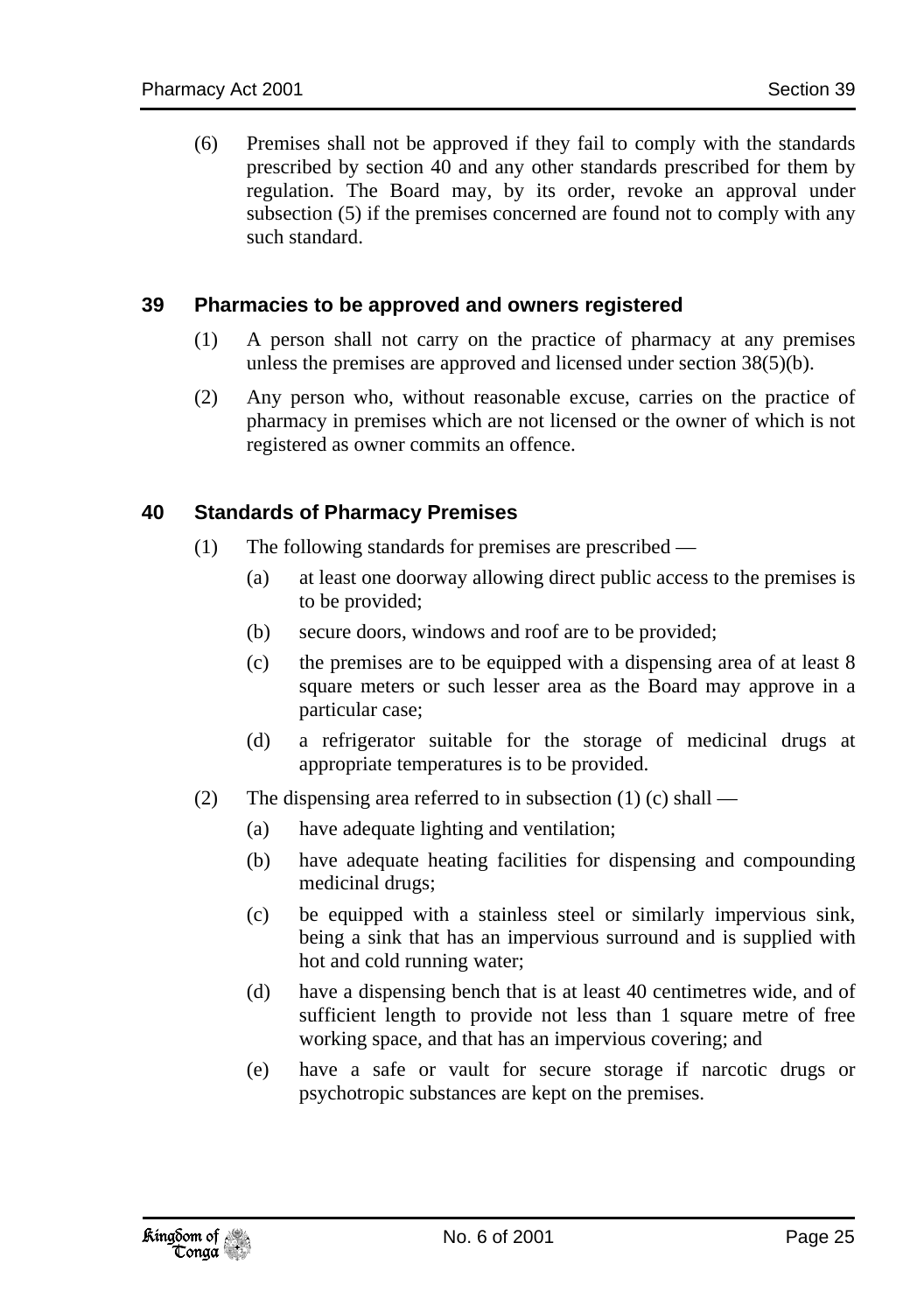#### **41 Publications to be kept**

- (1) A person carrying on the practice of pharmacy shall keep at all times a copy this Act, together with a copy of the *Therapeutic Goods Act* 2001, and a recent edition of *Martindale -The Extra Pharmacopoeia,* and all published amendments and supplements thereto on the premises.
- (2) Any person who, without reasonable excuse, fails to keep the publications required under this section commits an offence.

#### **42 Certificate of registration**

- (1) No person shall display on any premises the title "pharmacy" or any similar title, sign or designation to describe a retail business in medicinal drugs, unless the premises have been licensed as a pharmacy.
- (2) Where premises are licensed under this Act as a pharmacy, the Board shall issue to the owner a licence in Form 3 prescribed in the Schedule.
- (3) In premises registered under this Act as a pharmacy, the licence shall be displayed, at all times, in a conspicuous place in the pharmacy.
- (4) Any person who, without reasonable excuse, contravenes this section commits an offence.

#### **43 Cancellation or suspension of pharmacy registration**

- (1) The Board may cancel or suspend the licence in respect of a pharmacy  $if -$ 
	- (a) a pharmacy is no longer opened on the premises to which the licence relates; or
	- (b) the pharmacy practices at the pharmacy contravene the provisions of this Act or the regulations.
- (2) Before cancelling or suspending the licence, the Board shall cause a notice to be served on the owner of the pharmacy, or in his absence on the person who is in occupation of the pharmacy, to show cause, within such time as is specified in the notice, as to why the registration should not be cancelled or suspended.
- (3) If no cause is shown within the time stipulated in the notice referred to in subsection (2), or if cause is shown but the Board is not satisfied with it, the Board may cancel or suspend the licence.
- (4) The order of the Board under subsection (3) take effect from such date as is specified in the order.

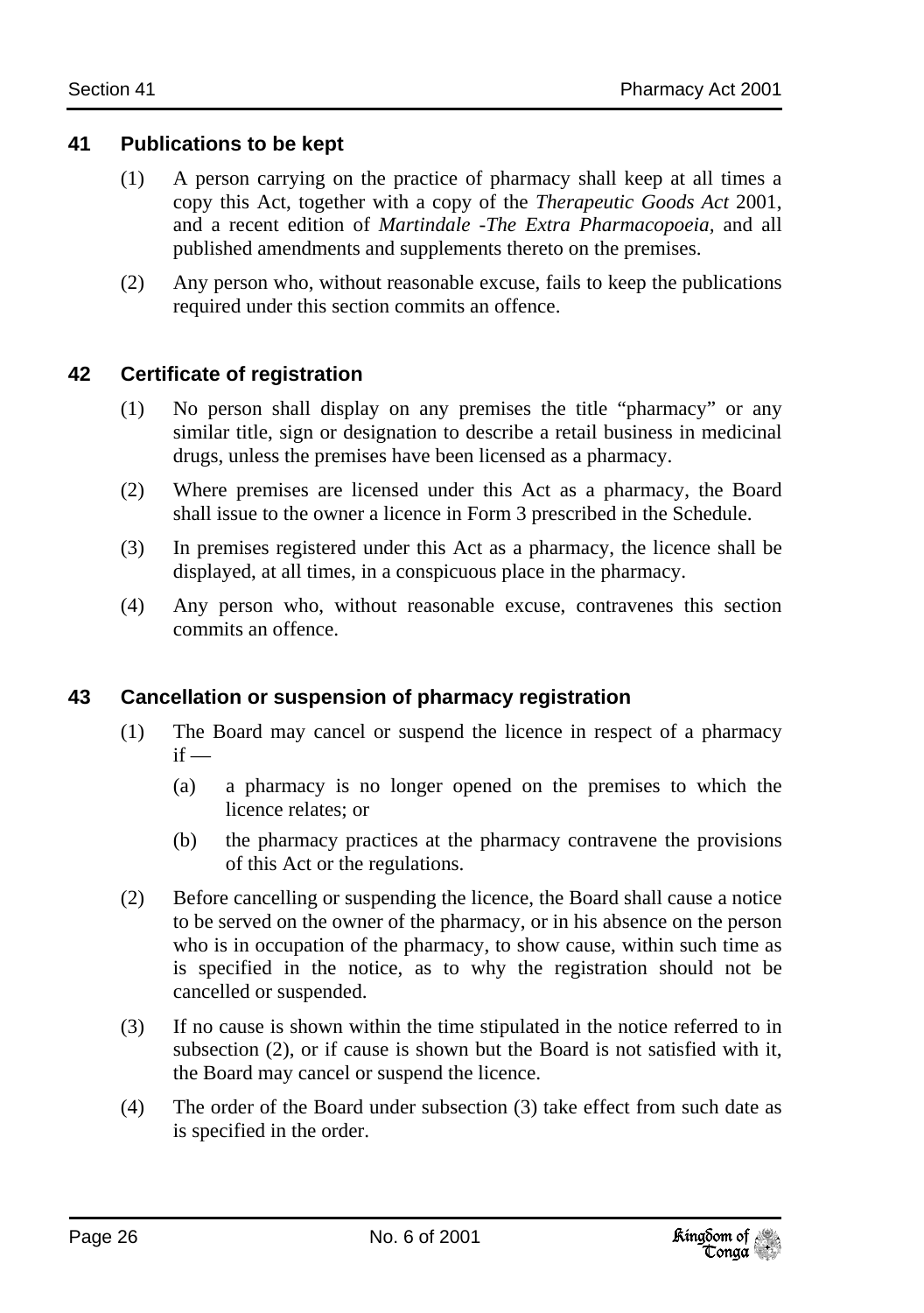### **PART VI - POWERS OF INSPECTION**

#### **44 Authorised officers**

- (1) The Minister may, by notice in the Gazette, prescribe any person or persons of a specified class or description as authorised officers for the purposes of this Act.
- (2) An authorised officer shall, upon request, provide proof that he is an authorised officer.

#### **45 Powers of entry, search & seizure**

- (1) For the purposes of this Act, an authorised officer may at all reasonable times —
	- (a) enter any pharmacy or premises in respect of which an application for a licence has been made;
	- (b) enter any premises where medicinal drugs are being kept for retail trade;
	- (c) enter any place, premises or vehicle in respect of which he know or reasonably suspects —
		- (i) is or are being used for the practice of pharmacy; or
		- (ii) have been or are being or are likely to be used by any person in connection with a contravention of this Act;
	- (d) enter any premises where he knows or reasonably suspects that records are kept relating to the practice of pharmacy or relating to a contravention of this Act;
	- (e) in any premises entered by him
		- (i) search for or examine medicinal drugs, articles, equipment or documents and may take possession of any medicinal drugs, articles, equipment or documents, or samples thereof, or make copies of or extracts from records relating to the practice of pharmacy or relating to any matter the subject of an inquiry under this Act;
		- (ii) seize any medicinal drugs, articles, equipment, documents, or samples thereof, or container or package which he reasonably suspects to contain any medicinal drugs, articles or equipment;
		- (iii) open any room, place, container or package that he knows or reasonably suspects contains any medicinal drugs, articles or equipment;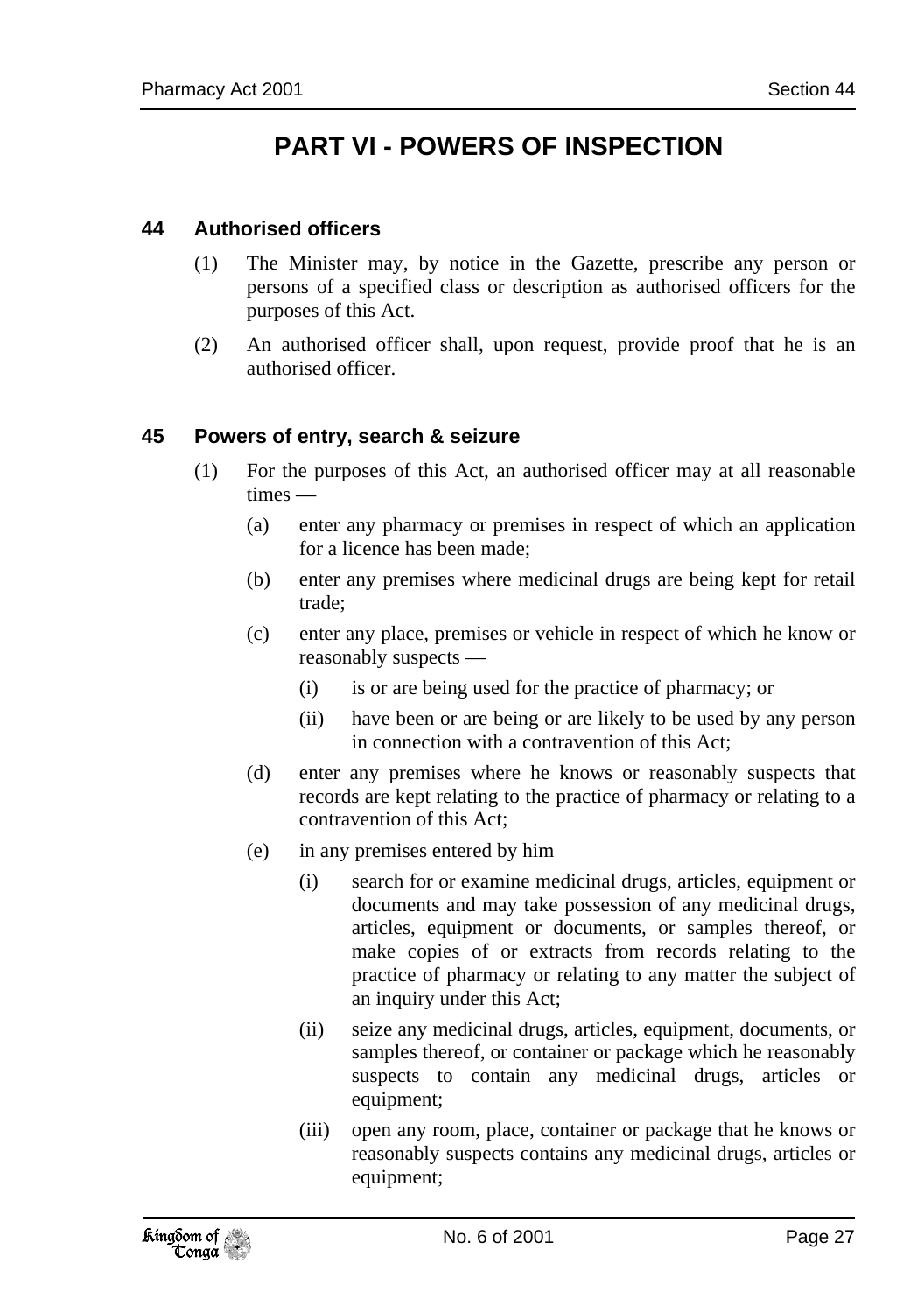- (iv) question with respect to matters under this Act any person he finds thereon; and
- (f) make such inquiry and examination as he believes to be necessary or desirable to assist the discharge or exercise of any function or power under this Act or to ascertain whether any contravention of this Act has been, is being or is likely to be committed.
- (2) Subsection (1) does not authorise forcible entry by an authorised officer to any premises except under the authority of a warrant obtained pursuant to subsection (4).
- (3) Unless he has the permission of the occupier of a part of the premises if that part is used as a dwelling, an authorised officer shall not enter that part without a search warrant issued by a Magistrate.
- (4) A Magistrate, if satisfied upon the information of an authorised officer that there is reasonable cause to suspect that any place has been, or is likely to be used in connection with a contravention of this Act, or for the keeping of records relating to a contravention of this Act, may issue a search warrant directing the authorised officer to enter the place specified in the search warrant for the purpose of exercising the powers conferred on an authorised officer by this Act.
- (5) A search warrant issued under this section is, for a period of 1 month from its issue, sufficient authority —
	- (a) to the authorised officer to whom it is directed and to all persons acting in aid of the officer to enter the place specified in the search warrant; and
	- (b) to the authorised officer to whom it is directed to exercise in respect of the place specified in the search warrant all the powers conferred on an authorised officer by this Act.
- (6) For the purpose of gaining entry to any place an authorised officer may call in aid such persons as he considers necessary and such persons, while acting in aid of an authorised officer in the lawful exercise of a power of entry, have a like power of entry.
- (7) If an authorised officer has taken possession of records or of other property for the purposes of this Act he may —
	- (a) in the case of records, retain them for as long as necessary for those purposes, but the person otherwise entitled to possession of the records if he so requests, is entitled to be furnished as soon as practicable with a copy certified by the authorised officer to be a true copy and such a certified copy must be received in all courts and elsewhere as evidence of the matters contained in it as if it were the original;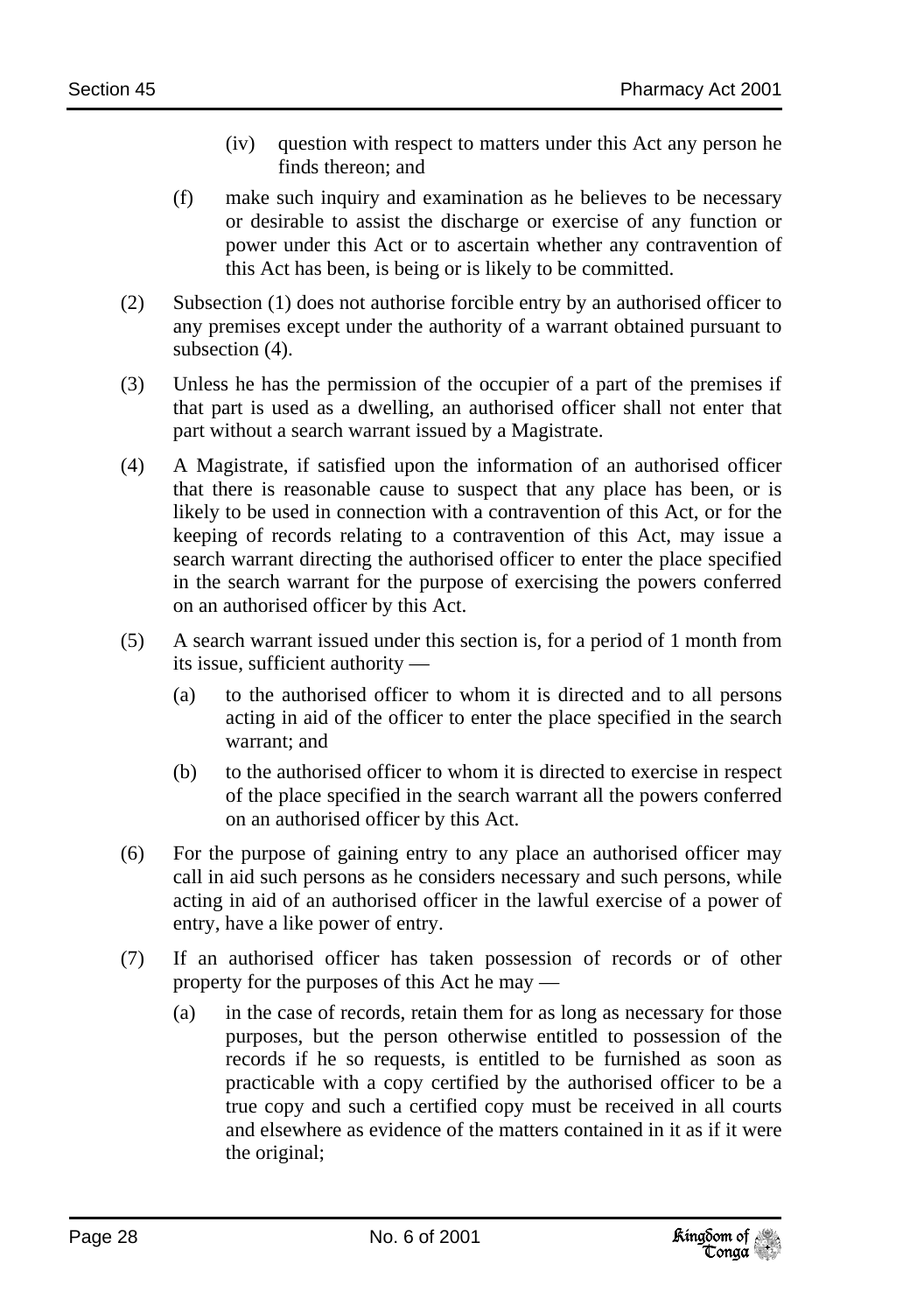(b) in the case of other property, subject to this Act, retain the property for as long as is necessary for those purposes, and thereafter dispose of it as the court directs.

#### **46 Power to obtain information**

- (1) In relation to any matter relevant to the operation or enforcement of this Act, an authorised officer may require a person (either by oral or written requisition) to furnish —
	- (a) any information;
	- (b) any records or a copy thereof,

in the person's possession.

- (2) For the purpose of subsection (1), a person is to be taken to be in possession of —
	- (a) information, if the person has the information or is entitled to have access to the information;
	- (b) records, if the person has them in his possession or under his control in any place, whether for his own use or benefit or for another's use or benefit and although another person has the actual possession or custody of the records.
- (3) A requisition made under subsection (1) may require that the information or records or copy therefore be furnished —
	- (a) to the authorised officer or another authorised officer or to an officer of a specified department of the Government;
	- (b) at the place the requisition is made or at another place;
	- (c) forthwith or at, by or within a time specified;
	- (d) in person, or by registered mail or in another manner specified;
	- (e) by means of, or accompanied by, verification in the form of an affidavit;
	- (f) in the case of information, orally or in writing.
- (4) A person must not without reasonable cause
	- (a) refuse or fail to furnish any information, records or copy as required under this section;
	- (b) in response to a requisition made under this section furnish information records or copies that is or are false or misleading in a material particular.
- (5) If a person records or stores any matter by means of a mechanical, electronic or other device, the duty imposed by this section to produce any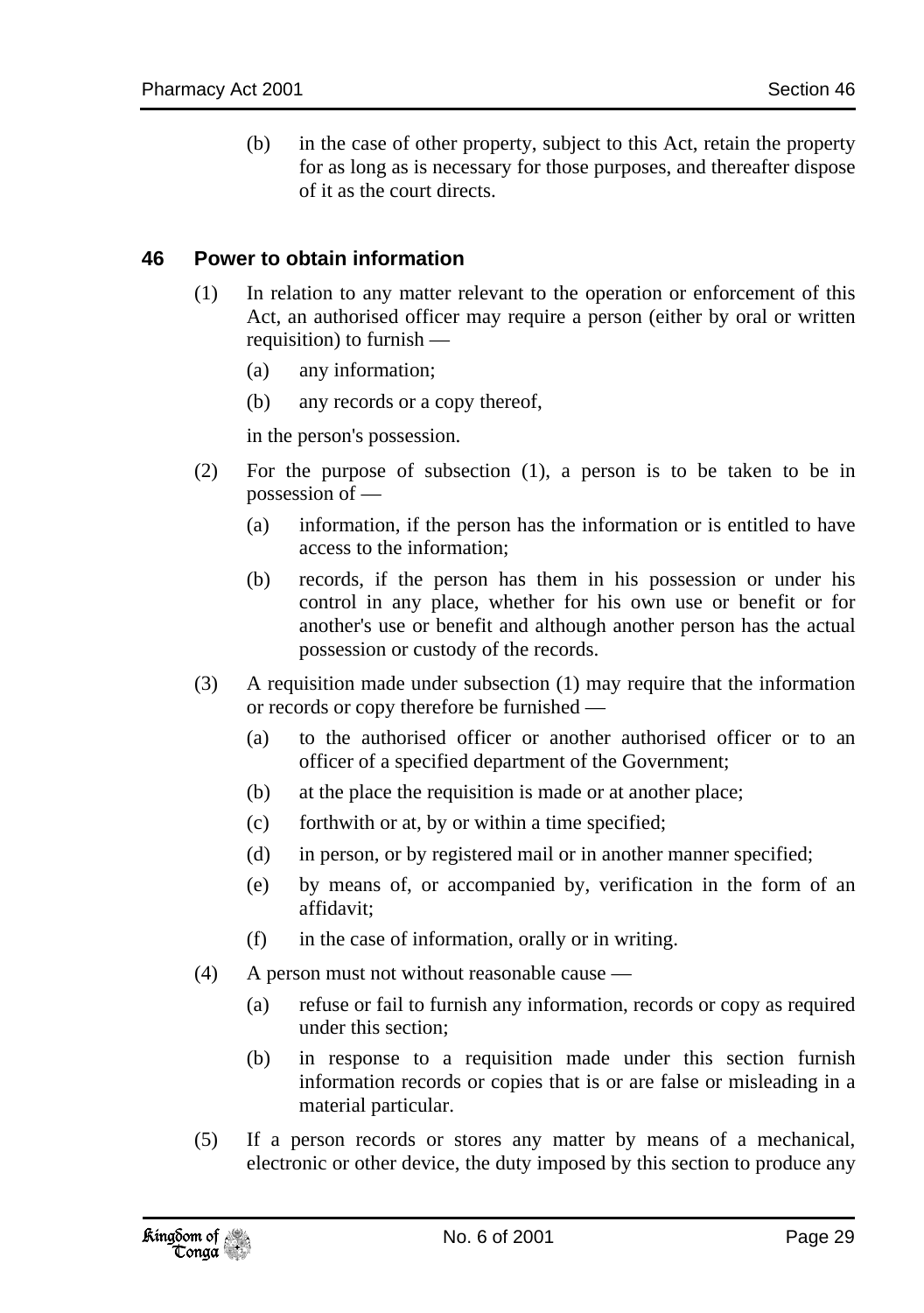records containing those matters is to be construed as including a duty to produce the matters in written form if that is demanded.

- (6) The duty imposed by this section to produce a copy of any records is to be construed as a duty to produce a clear reproduction.
- (7) An authorised officer may take notes or copies of or extracts from records or a copy of any records produced under this section.
- (8) Any person who fails to furnish information required under this section commits an offence.

#### **47 Continuing offence**

If a person commits an offence by failing to furnish information required under section 46 or to produce any records or a copy of any records —

- (a) the obligation to furnish the information or to produce the records or a copy of them, as the case may be, continues until the person complies with the requirement notwithstanding that in a particular case a time was specified at, by or within which compliance was required and that time has passed;
- (b) the person commits a continuing offence in respect of each day after the day of conviction during which the failure to comply with the requisition continues;
- (c) the person is liable to a fine of \$100 for each day during which the offence continues; and
- (d) the person may be prosecuted from time to time in respect of any continuing offence under subsection (2) above.

#### **48 Obstruction**

- (1) A person shall not obstruct an authorised officer in the exercise of his powers under this Act.
- (2) For the purposes of this Act, a person obstructs an authorised officer if  $he$  —
	- (a) assaults, abuses, intimidates or insults the authorised officer or any other person assisting the authorised officer in the exercise of his powers under this Act;
	- (b) directly or indirectly prevents any person from being questioned by an authorised officer in the exercise of his powers under this Act;
	- (c) in any way obstructs or attempts to obstruct an authorised officer in the exercise of his powers under this Act.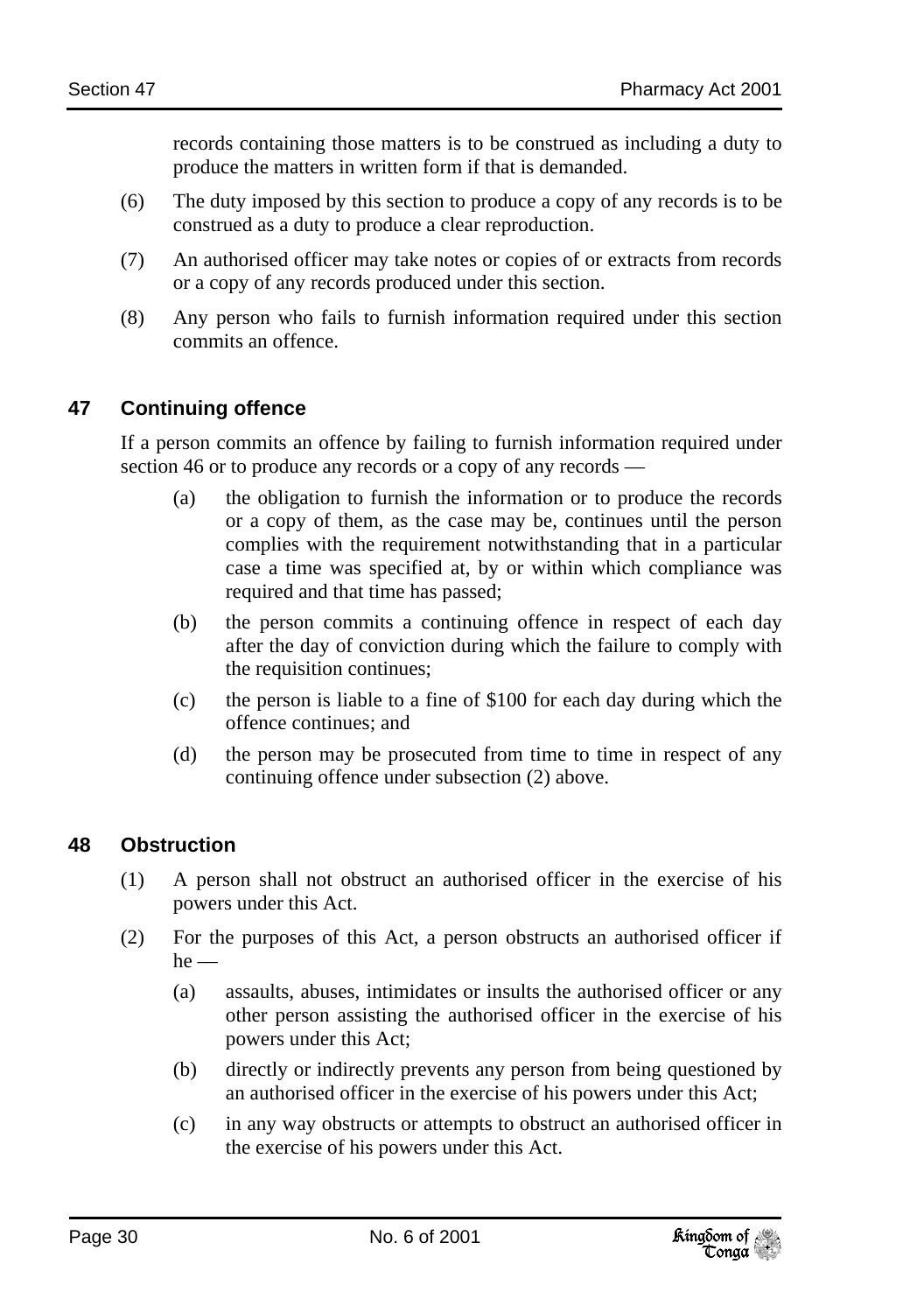#### **49 Directions may be issued to secure compliance**

- $(1)$  If
	- (a) any pharmacist, assistant pharmacist, medical practitioner, nurse, health officer, pharmacy premises, prescription or other person, place or thing does not comply with the provisions of this Act; or
	- (b) any provision of this Act has not been complied with,

an authorised officer may, in writing, direct any person who has contravened the provision by such non-compliance to take within a specified time, not exceeding 14 days, such steps as may be specified to prevent any further contravention and to remedy the matters in respect of which the non-compliance has occurred.

- (2) The issue of a direction under this section does not affect any proceeding under this Act which has been or may be taken for the non-compliance which gave rise to the direction.
- (3) A person to whom a direction is issued under this section and who does not comply with the direction commits an offence.

### **PART VII - MISCELLANEOUS**

#### **50 Contracts etc. void**

- (1) A contract, agreement, undertaking or understanding which is in effect when this Act comes into force is void to the extent to which it is inconsistent with this Act.
- (2) Neither the Crown nor any person is liable to pay any damages or other compensation to any other person in consequence of subsection (1).

#### **51 Wholesale dealing**

Nothing in this Act applies to a wholesale dealer who supplies medicinal drugs in the course of supply by wholesale.

#### **52 Supervised practice**

Nothing in this Act prevents a person from engaging in the practice of pharmacy, provided such person functions —

- (a) under the direct supervision of a pharmacist or assistant pharmacist;
- (b) in the presence of the pharmacist or assistant pharmacist; and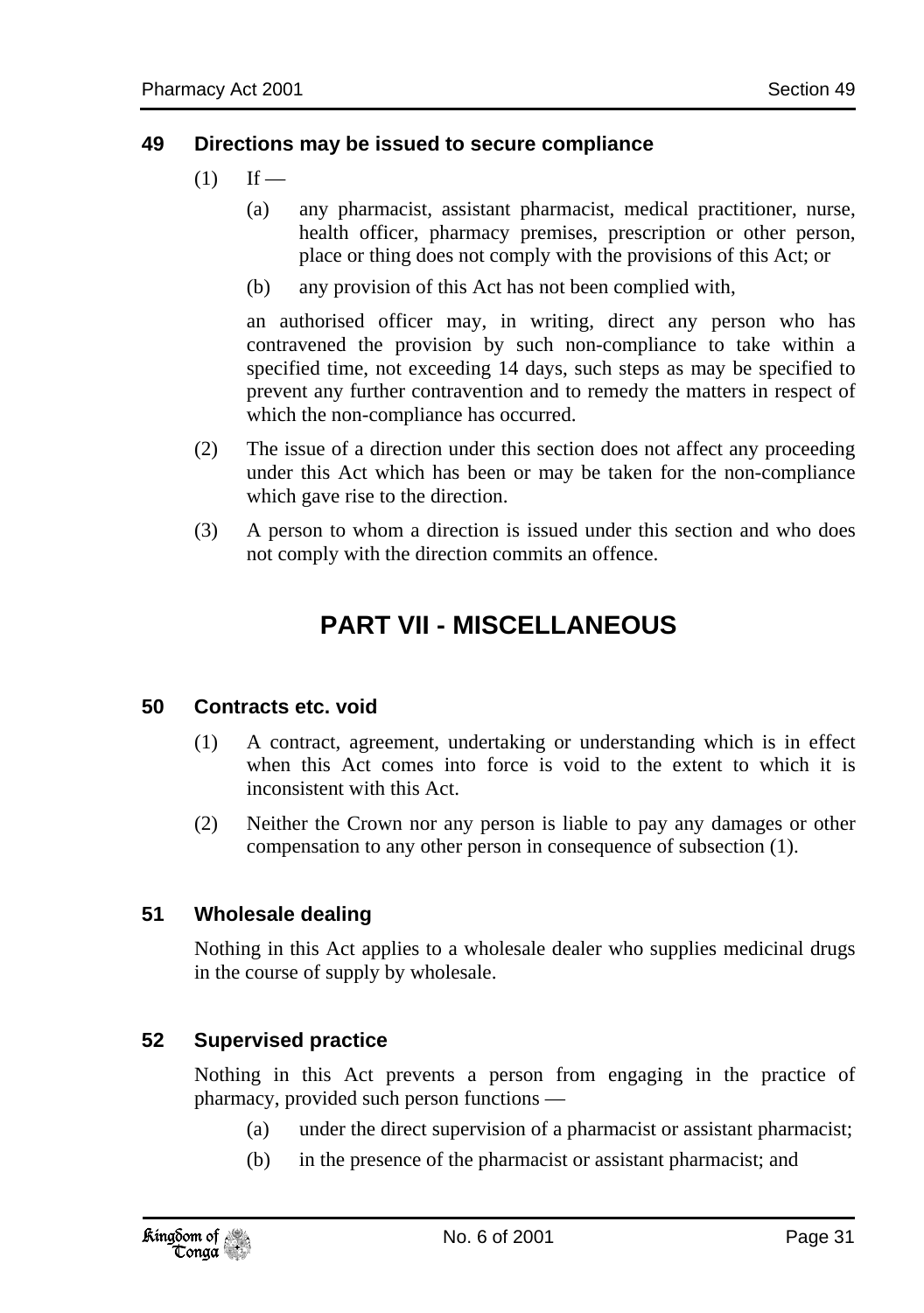(c) in accordance with any other conditions that may be prescribed in the regulations.

#### **53 Automatic vending machines prohibited**

Any person who

- (a) installs any automatic machine for the sale or supply of any medicinal drug or allows, permits or suffers any such automatic machine to be so installed;
- (b) sells or supplies to any person or purchases or is supplied with or otherwise obtains any medicinal drug by any automatic machine; or
- (c) allows or permits any person to purchase or be supplied with or otherwise obtain any medicinal drug by any automatic machine;

commits an offence.

#### **54 Making false or fraudulent representation**

Any person who, in an application for registration under this Act, makes or produces or causes to be made or produced any false or fraudulent representation, certificate or affidavit, either verbally or in writing, and any person who knowingly aids or assists therein commits an offence and shall be liable on conviction to a fine not exceeding \$1000 or to imprisonment for a term not exceeding 6 months or both.

#### **55 Offence and penalty**

Any person who contravenes or fails to comply with any provision of this Act or any regulation made under this Act commits an offence, and on conviction shall, where no other penalty is provided, be liable to a fine not exceeding \$1000, or imprisonment for a term not exceeding 6 months, or both; and in the case of a continuing offence, to a fine not exceeding \$100 for every day or part of a day during which the offence has continued.

#### **56 Offences by corporate bodies**

If a body corporate commits an offence against this Act or any regulation made under this Act, each director or other person concerned in the management of the body corporate is also guilty of, and liable to the penalty provided for, that offence unless the director or other person proves that he exercised reasonable diligence to prevent the commission of the offence.

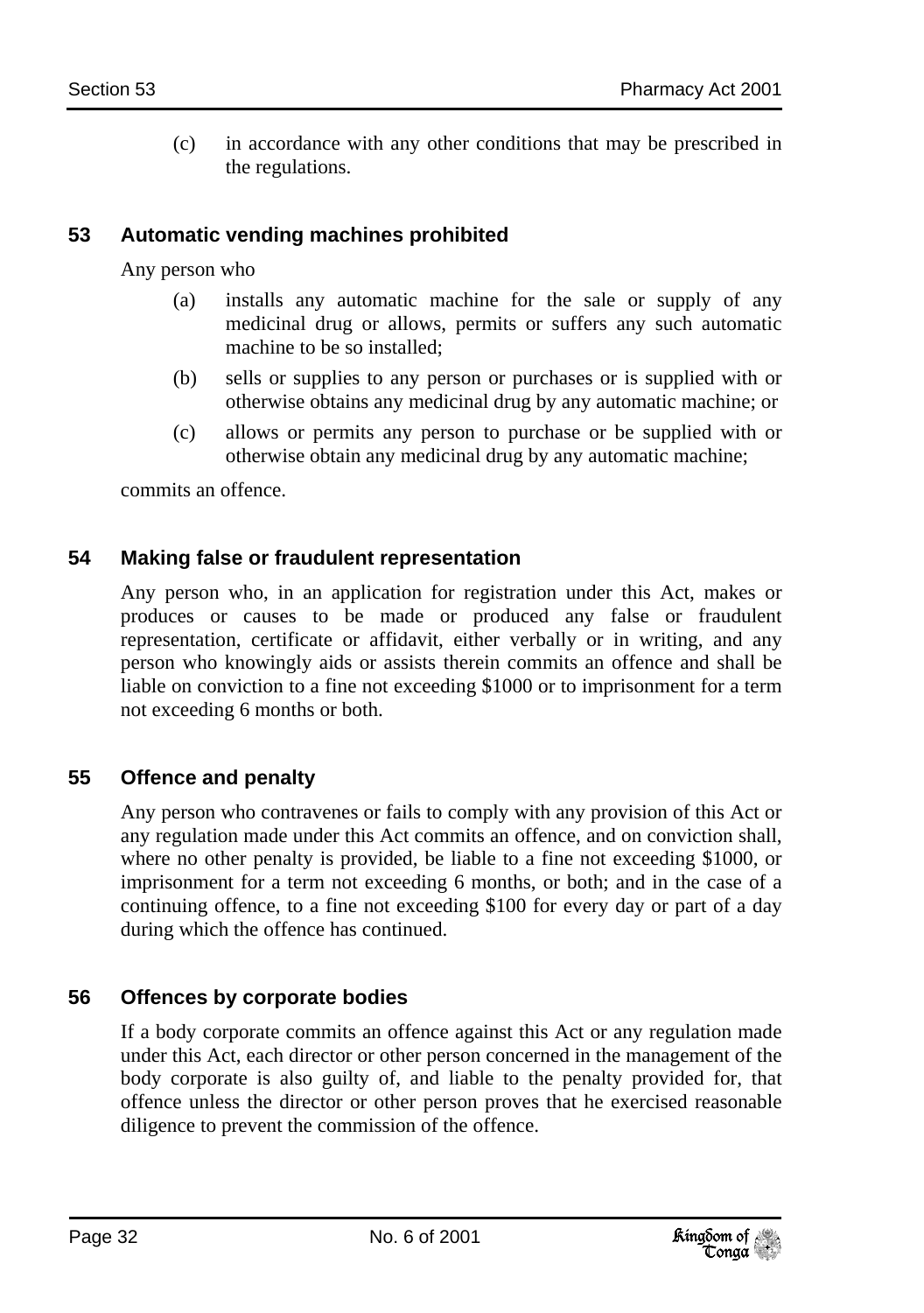#### **57 Prosecution**

- (1) Prosecutions for an offence under this Act may be brought
	- (a) by or on behalf of the Attorney General;
	- (b) by an authorised officer; or
	- (c) by a member of the police.
- (2) A person referred to in subsections (b) or (c), whether or not a law practitioner, may lay, institute or conduct any charge, information, complaint or other proceedings arising under this Act, subject to any directions issued by the Attorney General.

#### **58 Crown to be bound**

This Act binds the Crown.

#### **59 Regulations**

The Minister may, with the consent of the Cabinet, make regulations prescribing matters necessary or convenient to be made for carrying out or giving effect to this Act and, in particular, for the following purposes —

- (a) prescribing the duties of the Registrar;
- (b) prescribing the fees payable under the Act and the regulations;
- (c) exempting from the operation of any of the provisions of this Act or the regulations made thereunder such persons or classes of persons as may be specified;
- (d) providing a code of conduct for pharmacists and assistant pharmacists;
- (e) prescribing the qualifications for registration as a pharmacist or assistant pharmacist;
- (f) prescribing the format of any examination to be conducted by the Board in connection with the registration of pharmacists or assistant pharmacists;
- (g) prescribing the grounds on which registration may be suspended; and
- (h) prescribing the procedures to be followed in conducting disciplinary inquiries.

#### **60 Repeal and savings**

(1) All persons who, at the commencement of this Act, are registered in the pharmaceutical section of the Register of Health Practitioners maintained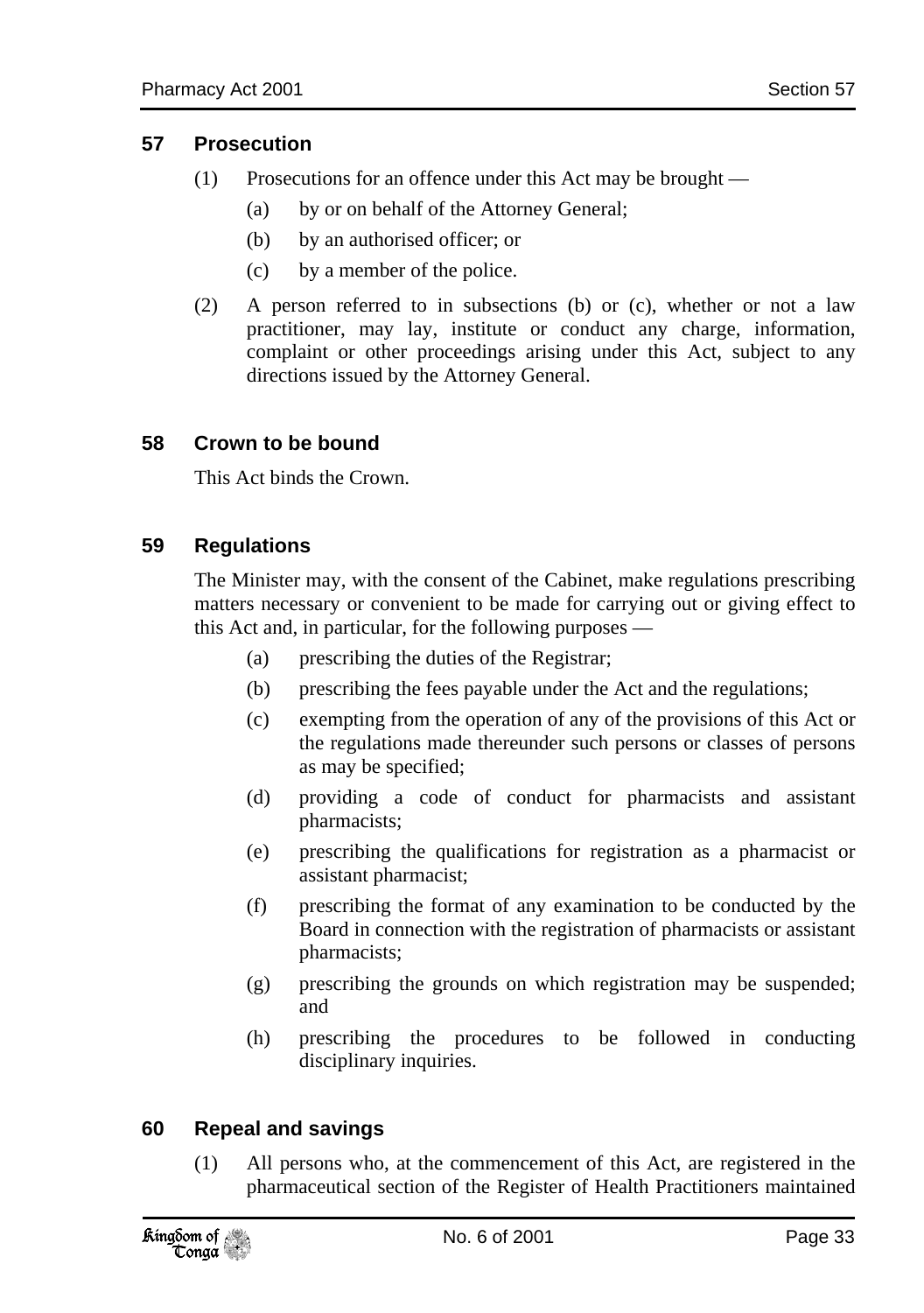under the *Health Practitioners Registration Act 1991* shall be deemed to be registered under this Act.

(2) A reference in any other Act or instrument to a registered pharmacist or assistant pharmacist or a pharmacist or assistant pharmacist registered under the *Health Practitioners Registration Act 1991,* shall be read and construed as a reference to a pharmacist or assistant pharmacist registered under this Act.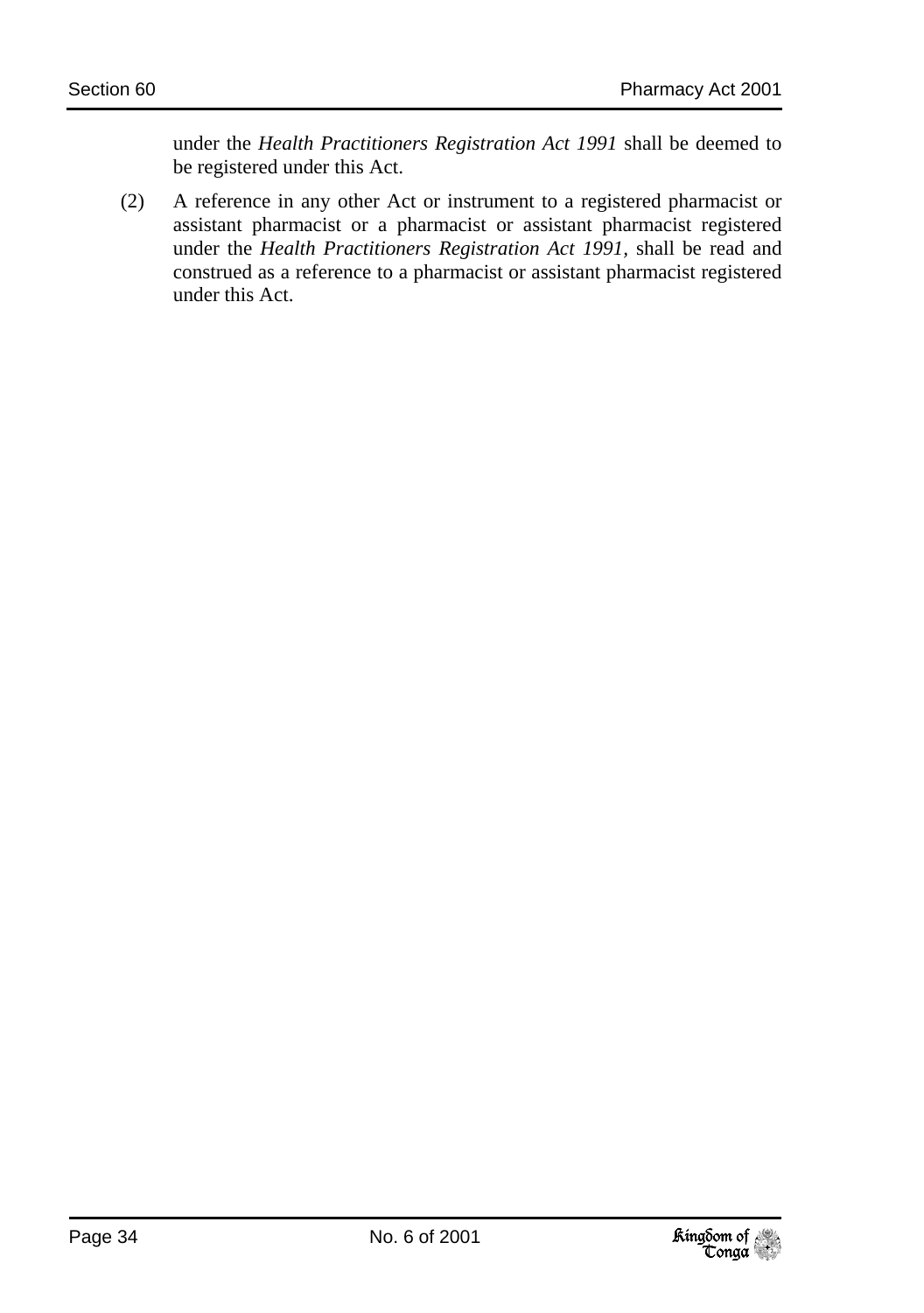#### **SCHEDULE**

Form 1

#### **CERTIFICATE OF REGISTRATION**

*(Pharmacy Act 2001)* 

(Section 6(2))

#### **Pharmacy Board of the Kingdom of Tonga**

This is to certify that the name of ............................................................................... was entered in the Register of Pharmacists or Assistant Pharmacists for the Kingdom of Tonga as a ......................................................... under the Pharmacy Act 2001 on the ...................... day of ....................................... 20.......... Registration No.:...............................................

**.......................................** 

*Registrar* 

**This Certificate must be retained as evidence that you have been registered in the Kingdom of Tonga.**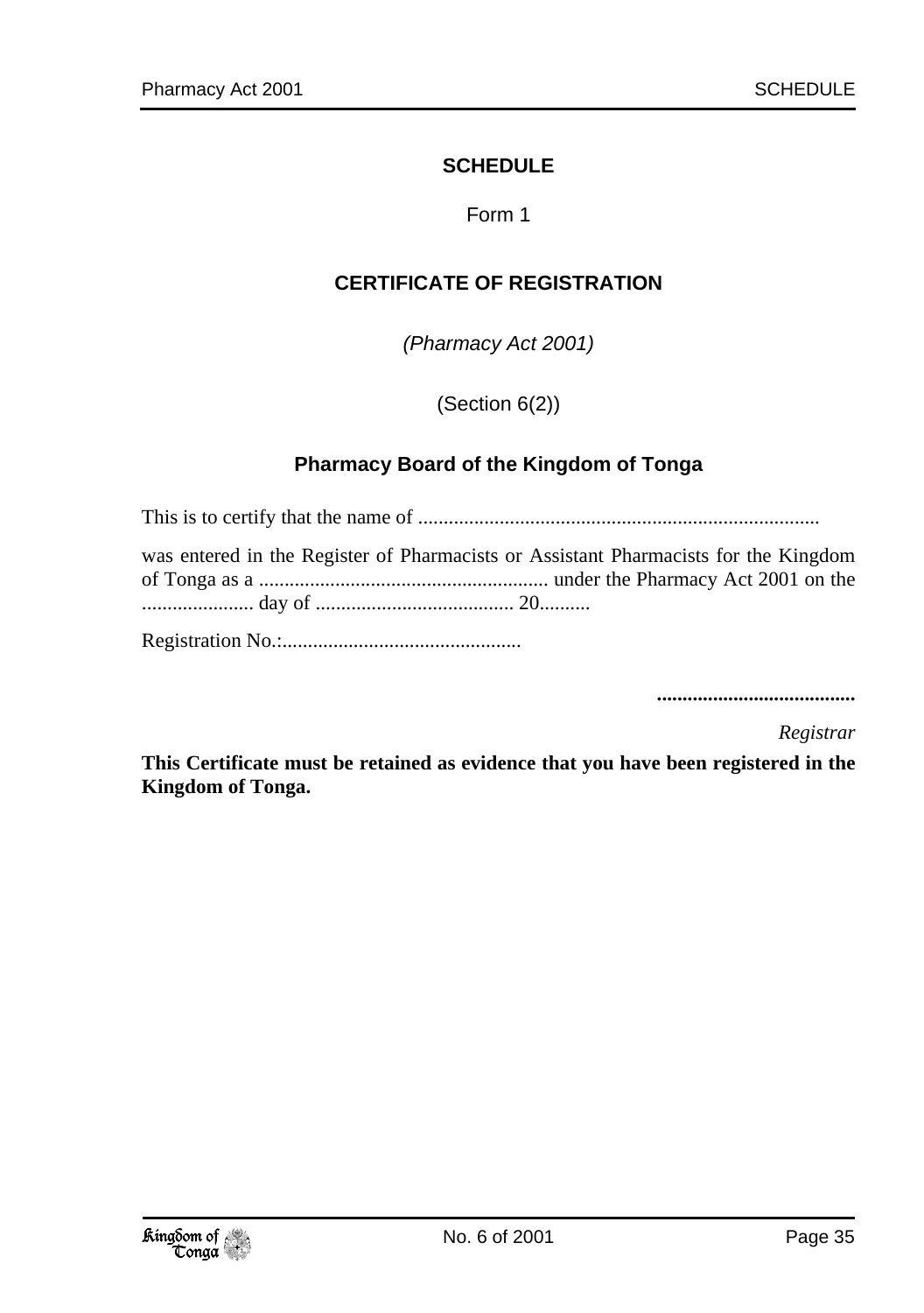#### Form 2

#### **CERTIFICATE OF PROVISIONAL REGISTRATION**

*(Pharmacy Act 2001)* 

(Section 8(1))

#### **Pharmacy Board of the Kingdom of Tonga**

Registration No.:...............................................

 **.......................................** 

*Chairman* 

**This certificate of provisional registration covers practice until the expiry date shown.** 

**This Certificate must be retained following the expiry date as evidence that you have been provisionally registered in the Kingdom of Tonga.**